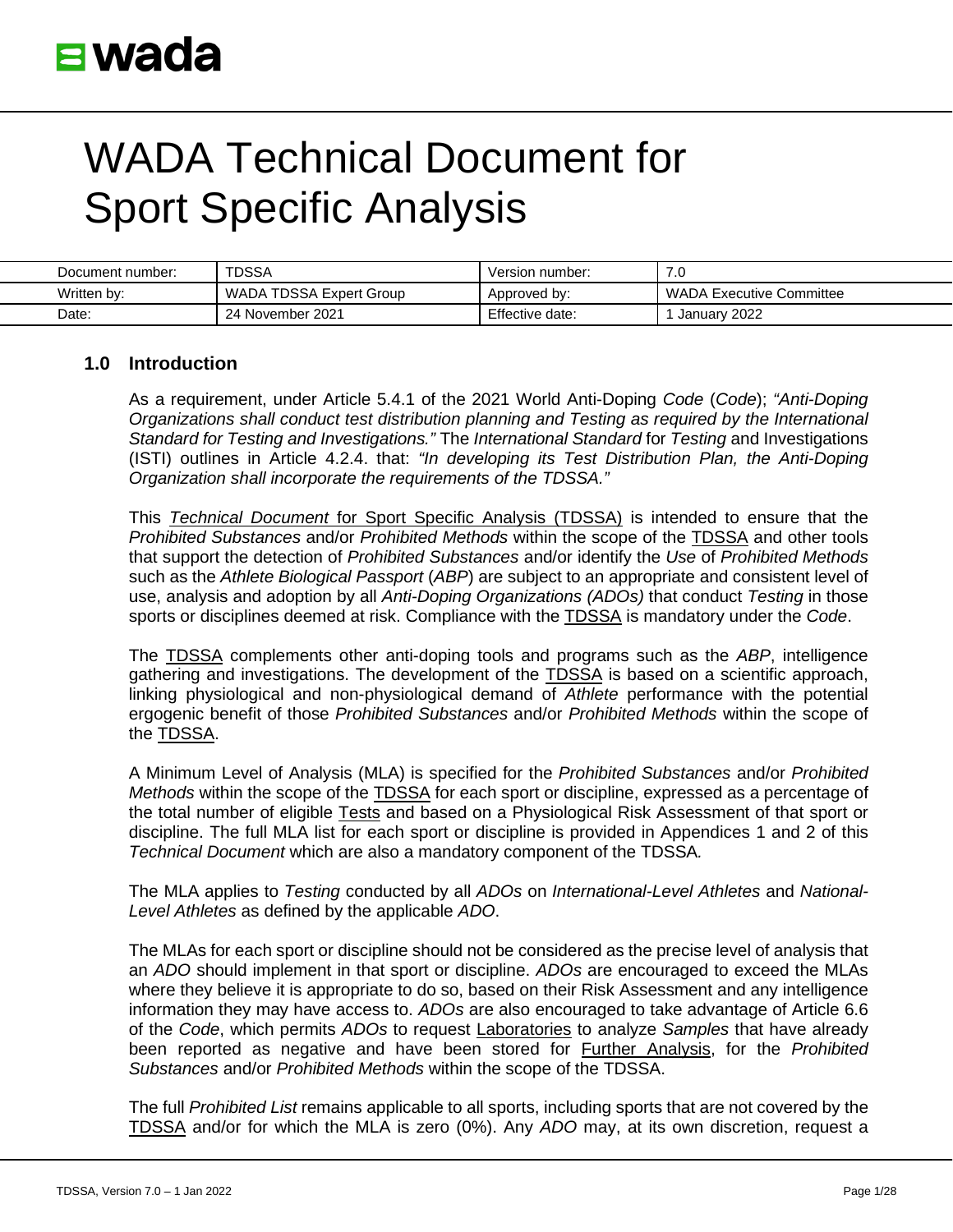| Document number: | <b>TDSSA</b>            | Version number: | ں. ا                            |
|------------------|-------------------------|-----------------|---------------------------------|
| Written by:      | WADA TDSSA Expert Group | Approved by:    | <b>WADA Executive Committee</b> |
| Date:            | 24 November 2021        | Effective date: | January 2022                    |

Laboratory to analyze any *Sample* for the *Prohibited Substances* and/or *Prohibited Methods* within the scope of the TDSSA at any time.

In addition, under Article 6.4.1 of the Code, "Laboratories at their own initiative and expense may analyze Samples for Prohibited Substances and/or Prohibited Methods not included on the standard Sample analysis menu or as requested by the Anti-Doping Organization that initiated and directed Sample collection." This includes those Prohibited Substances and/or Prohibited Methods which are described in the TDSSA.

*WADA* has developed a non-mandatory supporting document intended to assist with the implementation and application of the TDSSA. This document is included herein as Supporting Document A but is not to be considered an appendix of the TDSSA itself, as it will be amended from time to time to reflect the ongoing needs of stakeholders and evolving best practice.

Defined terms in the *Code, International Standards* and the TDSSA can be found in Article 10 of the TDSSA.

### **2.0 Objectives**

The objectives of the TDSSA are to contribute to effective *Testing* by:

- **2.1.** Maintaining well-reasoned and proportionate MLAs for those *Prohibited Substances* and/or *Prohibited Methods* within the scope of the TDSSA in particular sports or disciplines;
- **2.2.** Establishing criteria by which all *ADOs* shall apply MLAs within a Test Distribution Plan (TDP) while recognizing the need for flexibility within the diversity of *Code*-compliant anti-doping programs;
- **2.3.** Ensuring the TDSSA supports the implementation of the haematological module of the *ABP*  to continue to allow for intelligent *Testing* and targeted analysis for Erythropoietin receptor Agonists (ERAs, named for the purposes of this *Technical Document* EPOs<sup>[1](#page-1-0)</sup>); and
- **2.4.** Informing *ADO*s on *Testing* and analysis best practices for those *Prohibited Substances* and/or *Prohibited Methods* within the scope of the TDSSA in particular sports or disciplines.

<span id="page-1-0"></span><sup>1</sup> The acronym 'EPOs' is used in this *Technical Document* to describe the substances included under the category S.2.1.1 of the 2022 *Prohibited List* and analyzed according to the applicable *WADA Technical Document* for EPO in force.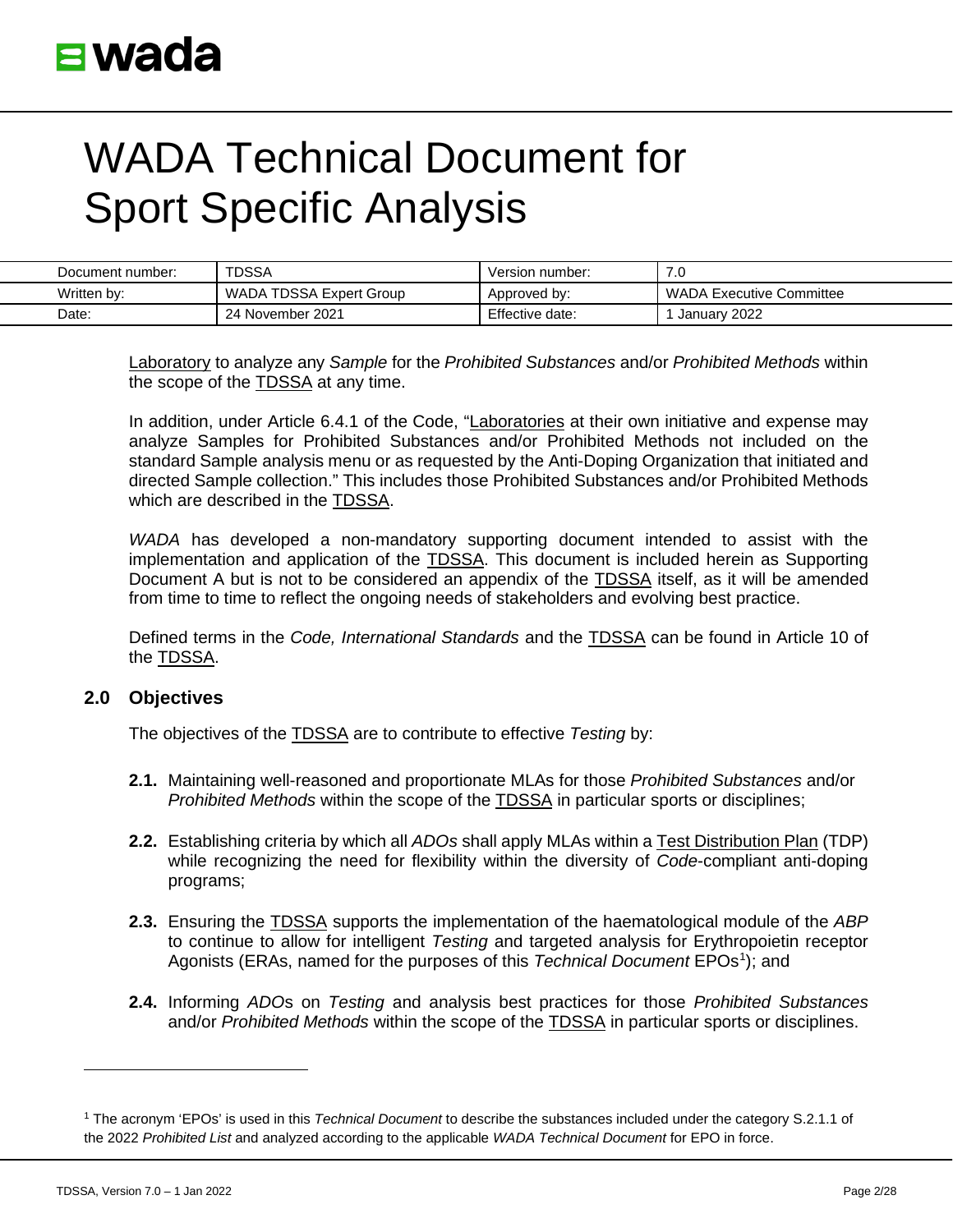| Document number: | <b>TDSSA</b>            | Version number: | 7.0                             |
|------------------|-------------------------|-----------------|---------------------------------|
| Written by:      | WADA TDSSA Expert Group | Approved by:    | <b>WADA Executive Committee</b> |
| Date:            | 24 November 2021        | Effective date: | January 2022                    |

### **3.0 Scope**

#### **3.1. Level of** *Athlete*

The TDSSA applies to *Testing* conducted on *International-Level Athletes* and *National-Level Athletes* (as defined by International Federations (IFs) and *National Anti-Doping Organizations (NADOs)*, respectively). *ADOs* may also apply the TDSSA to *Recreational* or other *Athletes* within their jurisdiction. Only analyses conducted on *International-Level Athletes* and *National-Level Athletes* will be used to determine whether the applicable TDSSA MLAs have been met. For the purpose of the TDSSA, all *Athletes* competing in *Events* which are under the jurisdiction of a *Major Event Organization* (*MEO*) will be presumed to be *International-Level Athletes* or *National-Level Athletes.*

### **3.2.** *Prohibited Substances* **and/or** *Prohibited Methods[2](#page-2-0)* **included within the TDSSA**

The *Prohibited Substances* and/or *Prohibited Methods* within the scope of the TDSSA are normally not part of a standard *Sample* analysis conducted by Laboratories and require additional analysis methods.

The *Prohibited Substances* and/or *Prohibited Methods* within the current scope of the TDSSA are:

- Erythropoietin receptor agonists (EPOs) as listed in Section S2.1.1.
- Growth hormone (GH) as listed in Section S2.2.3; and
- Growth hormone releasing factors (GHRFs) including growth hormone-releasing hormone (GHRH) and its analogues, growth hormone secretagogues (GHS) and its mimetics, and growth hormone-releasing peptides (GHRPs) as listed in Section S2.2.4.

Whilst implementation of the GHRFs MLAs has been mandatory since 1 January 2017, the mandatory implementation of the GH MLAs for all sports or disciplines has been postponed until the endocrine module of the *ABP* is ready for implementation.

During the period of the GH MLAs postponement:

• *ADOs* are encouraged to continue their best efforts to conduct GH *Testing* by prioritizing the higher risk sports or disciplines listed in the TDSSA;

<span id="page-2-0"></span><sup>2</sup> Contained within the 2022 *WADA Prohibited List.*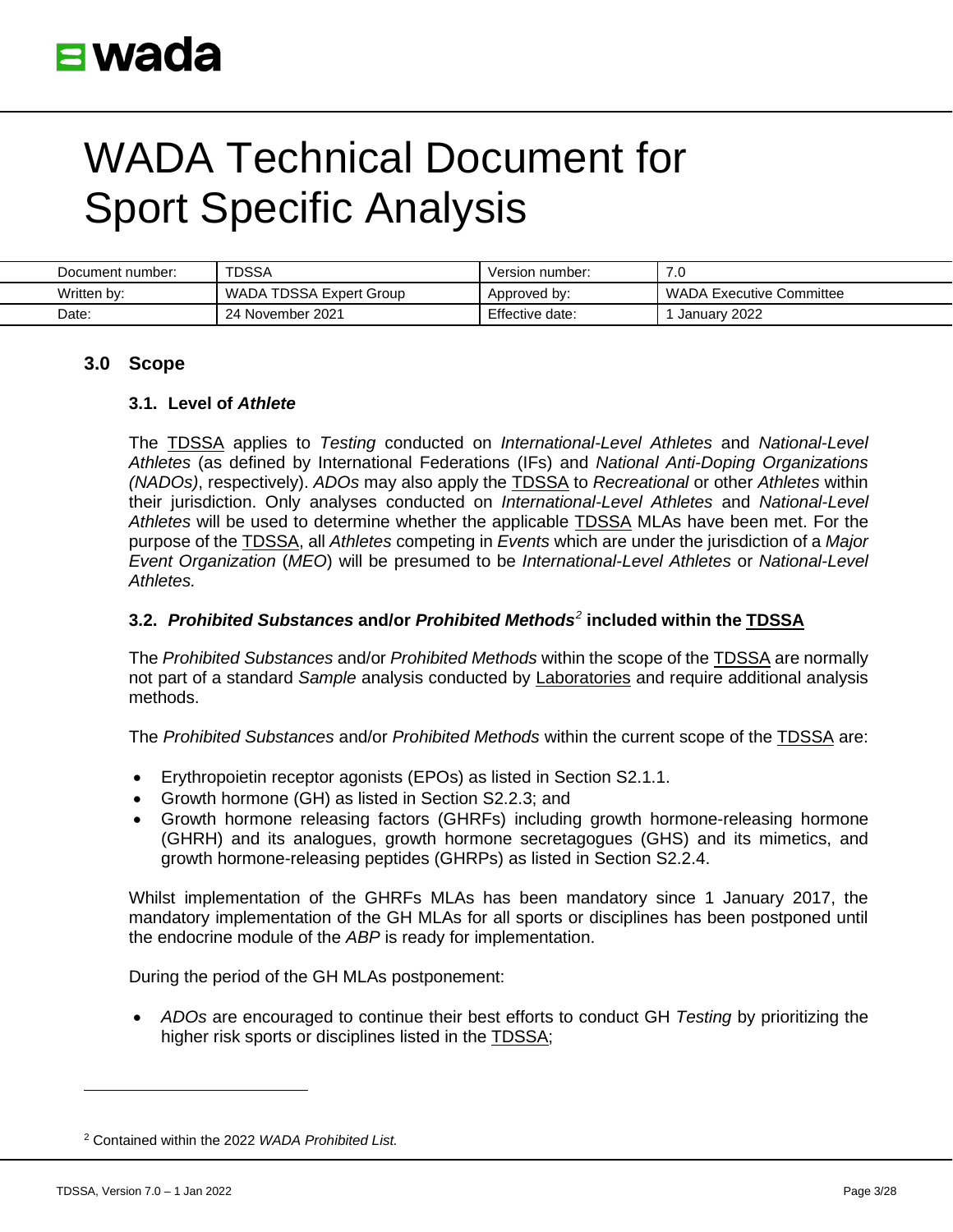| Document number: | <b>TDSSA</b>            | Version number: | . U                      |
|------------------|-------------------------|-----------------|--------------------------|
| Written by:      | WADA TDSSA Expert Group | Approved by:    | WADA Executive Committee |
| Date:            | 24 November 2021        | Effective date: | January 2022             |

- In situations where *Samples* are reported as an *Atypical Finding* for GH, and/or where investigations indicate reliable intelligence on possible GH abuse, *ADOs* should target the *Athlete* for GH analysis. In addition, *ADOs* are strongly encouraged to request long-term storage for such *Samples* for Further Analysis when further technological advancements for GH analysis are available; and
- *ADOs* will not be held accountable under *WADA's* compliance monitoring program for any failure to meet the relevant GH MLAs.

Information about the *Prohibited Substances* and/or *Prohibited Methods* within the scope of the TDSSA and guidance on *Testing* strategies for each *Prohibited Substance* is provided within the TDSSA *Testing* Guides[3](#page-3-0) . In addition to the TDSSA *Testing* Guides, a *Testing* Guide on Gas Chromatography/Combustion/Isotope Ratio Mass Spectrometry (GC/C/IRMS) is also available to ADOs.

### **3.3. Implementation of the Haematological Module of the** *ABP*

The haematological module of the *ABP* plays an important part in the targeting of *Athletes* for *Testing*, the detection of EPOs and prosecution of anti-doping rule violations for *Use* of blood doping methods. The implementation of the haematological module of the *ABP* for sports or disciplines with an EPOs MLA of 30% or greater has been a **mandatory** component of compliance with the TDSSA since 1 January 2019.

In addition, the implementation of the haematological module of the *ABP* shall include the following mandatory criteria:

- a) Include all *Athletes* from those sports or disciplines with an EPOs MLA of 30% or greater (as identified in the TDSSA) that are referenced in an *ADO's* TDP, and are part of the *ADO's Registered Testing Pool* (*RTP*);
- b) The program shall be compliant with all applicable *ABP Technical Documents* and *International Standards*, including the ISTI, the *International Standard* for *Results Management* and the applicable *Technical Document* for *Athlete* Passport Management Units (APMU) in force;

<span id="page-3-0"></span><sup>3</sup> Please contact testing@wada-ama.org for a copy of the TDSSA *Testing* Guides and/or the GC/C/IRMS *Testing* Guide.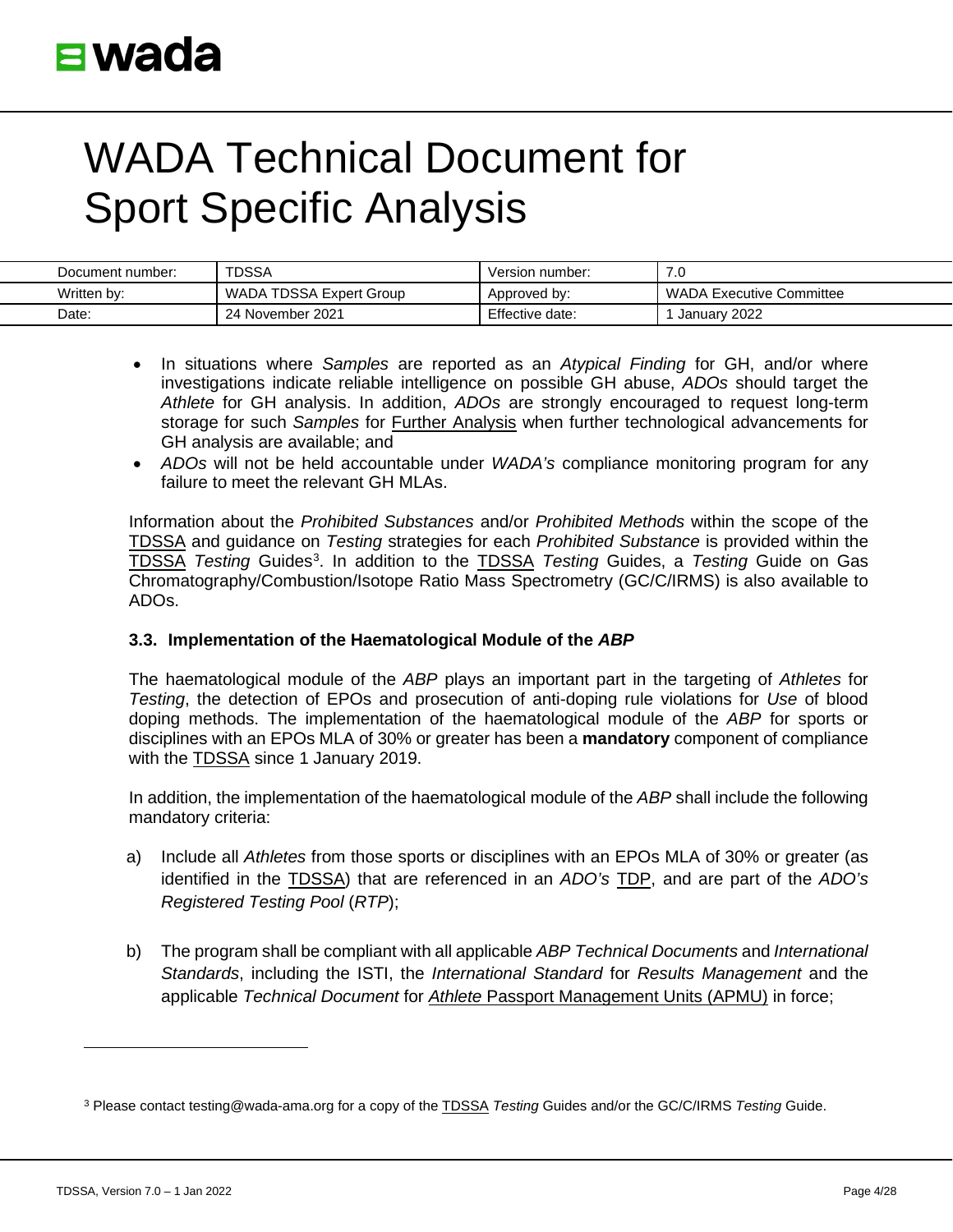| Document number: | TDSSA                   | Version number: | 7.0                      |
|------------------|-------------------------|-----------------|--------------------------|
| Written by:      | WADA TDSSA Expert Group | Approved by:    | WADA Executive Committee |
| Date:            | 24 November 2021        | Effective date: | January 2022             |

- c) At a minimum, an average of three blood *ABP* Tests shall be planned annually across all *Athletes* from those sports or disciplines with an EPOs MLA of 30% or greater, who are part of the *RTP* of an *ADO* and therefore part of the *ADO's ABP* haematological module program; and
- d) The distribution of these Tests shall be carried out according to the status of the *Athlete's* Passport, as well as any intelligence the *ADO* may have access to and the recommendations of the APMU, so that *Athletes* with atypical/suspicious Passports receive more Tests than those with normal Passports.

*ADOs* will be required to report the details of their *RTP* to *WADA* through the Anti-Doping Administration and Management System *(ADAMS)*. An *ADO's* compliance in relation to its haematological *ABP* program will be monitored by *WADA* as part of its wider compliance monitoring program based on the criteria outlined above and as per the ISTI.

As a guide to *WADA's* assessment of the required number of blood *ABP* Tests per *ADO* (see criterion c) above), the annual number of blood *ABP* Tests conducted by the *ADO* and recorded in *ADAMS* will be divided by the number of *Athletes* in the *RTP* from the sports or disciplines with an EPOs MLA of 30% or greater. As an example, if a *NADO* has 100 *Athletes* in its *RTP*, of which 25 are from sports or disciplines with an EPOs MLA of 30% or greater, then the *ADO* shall focus on these 25 *Athletes* from sports or disciplines with an EPOs MLA of 30% or greater and plan to conduct a minimum of 75 blood *ABP* Tests (an average of three Tests x 25 *RTP Athletes*) during the course of that year.

*RTP Athletes* with atypical or suspicious Passports, as identified by the APMU, should be subject to greater than three blood *ABP* Tests during the course of the year. *RTP Athletes* with normal Passports should have at least one blood *ABP* Test during the course of the year. For an *RTP Athlete* from a sport or discipline with an EPOs MLA of 30% or greater with no previous blood *ABP* Tests, the *ADO* shall plan to conduct a minimum of three blood *ABP* Tests within the first year to establish a baseline and then adjust the *Testing* frequency, in consultation with the *ADO's* APMU and intelligence to which the *ADO* may have access.

These requirements do not prevent the implementation by an *ADO* of the *ABP* haematological module on *Athletes* outside of its *RTP* or those in the *RTP* of another *ADO*.

Implementation of the haematological module of the *ABP* for those sports or disciplines for which the MLA for EPOs is 15% is **strongly recommended.** For those sports or disciplines with an MLA for EPOs of 10%, *ADOs* are encouraged to consider the benefits of implementing the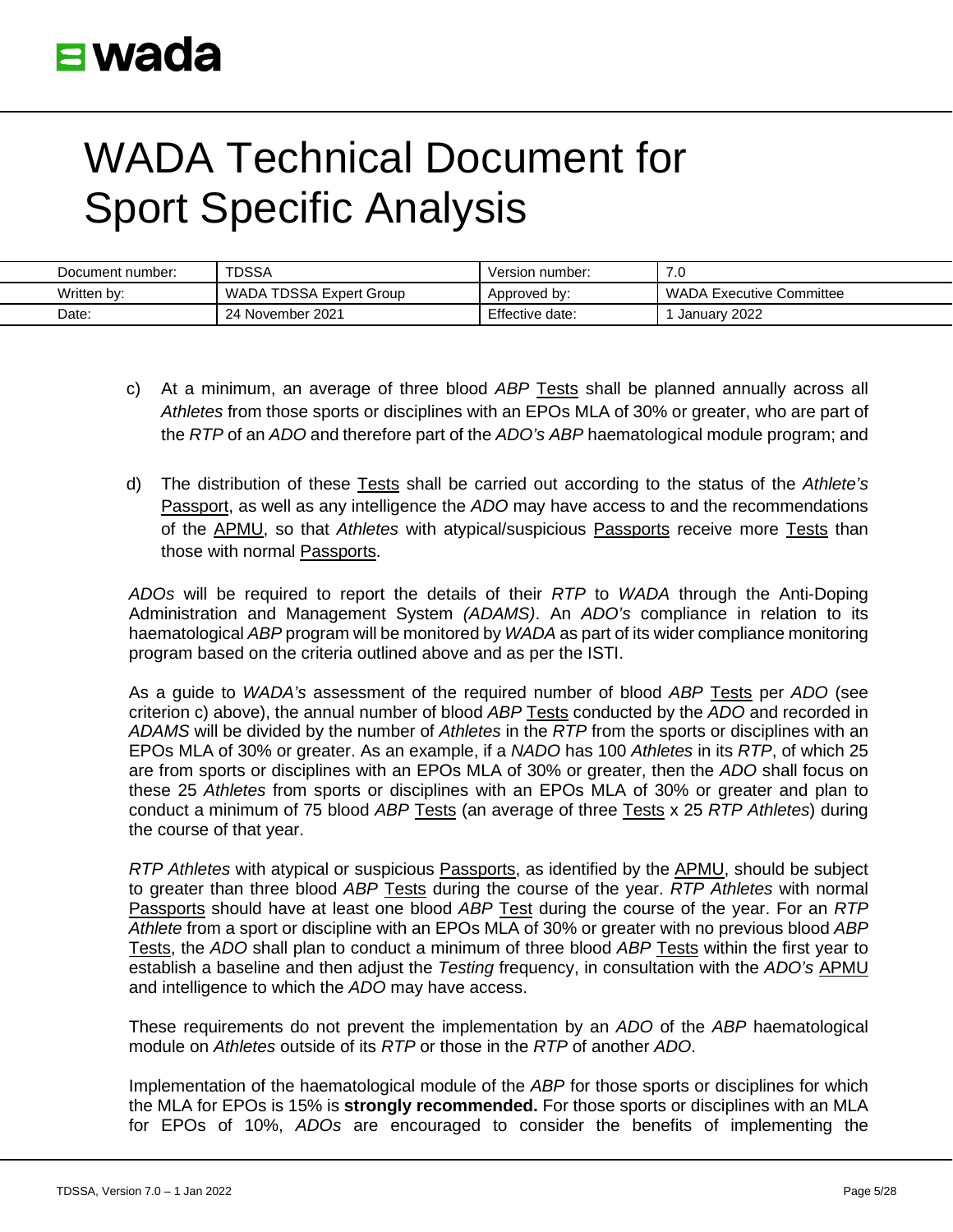| Document number: | <b>TDSSA</b>            | Version number: | ں. ا                     |
|------------------|-------------------------|-----------------|--------------------------|
| Written by:      | WADA TDSSA Expert Group | Approved by:    | WADA Executive Committee |
| Date:            | 24 November 2021        | Effective date: | January 2022             |

haematological module of the *ABP*. When implementing the haematological module of the *ABP* for sports or disciplines with an EPOs MLA of 15% or less, *ADOs* are encouraged to apply the same criteria as outlined in b) to d) above.

Implementation of the haematological module of the *ABP* also enables *ADOs* to seek a reduction in the MLA percentage for EPOs, subject to meeting the criteria outlined in Article 6 of the TDSSA.

### **4.0 MLA for Sports and Disciplines**

MLAs for sports and disciplines are located in;

- **Appendix 1:** Minimum Levels of Analysis for Sports and Disciplines of Olympic, IOC Recognized and Non-Recognized International Federation[s4](#page-5-0)
- **Appendix 2:** Minimum Levels of Analysis for Sports and Disciplines for *Athletes* with an Impairment

### **5.0 Test Distribution Planning and MLA Percentages**

#### **5.1. Test Distribution Plan**

In accordance with Article 4.1.1 of the ISTI, each *ADO* is required to plan and implement intelligent *Testing* on *Athletes* over whom it has authority which is proportionate to the risk of doping, and that is effective to detect and to deter such practices.

The TDSSA is part of the Risk Assessment and the overall TDP development process. Once a TDP is developed, each *ADO* will be responsible for managing the implementation of the TDSSA throughout their *Testing* year by applying the required MLAs in a targeted manner to defined *Athletes*.

### **5.2. Applying MLAs to the Test Distribution Plan**

The aim is to test the right *Athletes* for the right *Prohibited Substance(s)* and/or *Prohibited Methods* at the right time. Once an *ADO* has conducted the required Risk Assessment and assigned Tests to a sport or discipline within its TDP, it shall apply the prescribed MLA percentage to the number of Tests allocated to each sport or discipline to determine the minimum number of analyses required for each *Prohibited Substance*.

<span id="page-5-0"></span><sup>4</sup> Includes only those non-International Olympic Committee (IOC) recognized sports that are members of the Alliance of Independent Recognized Members of Sport (AIMS).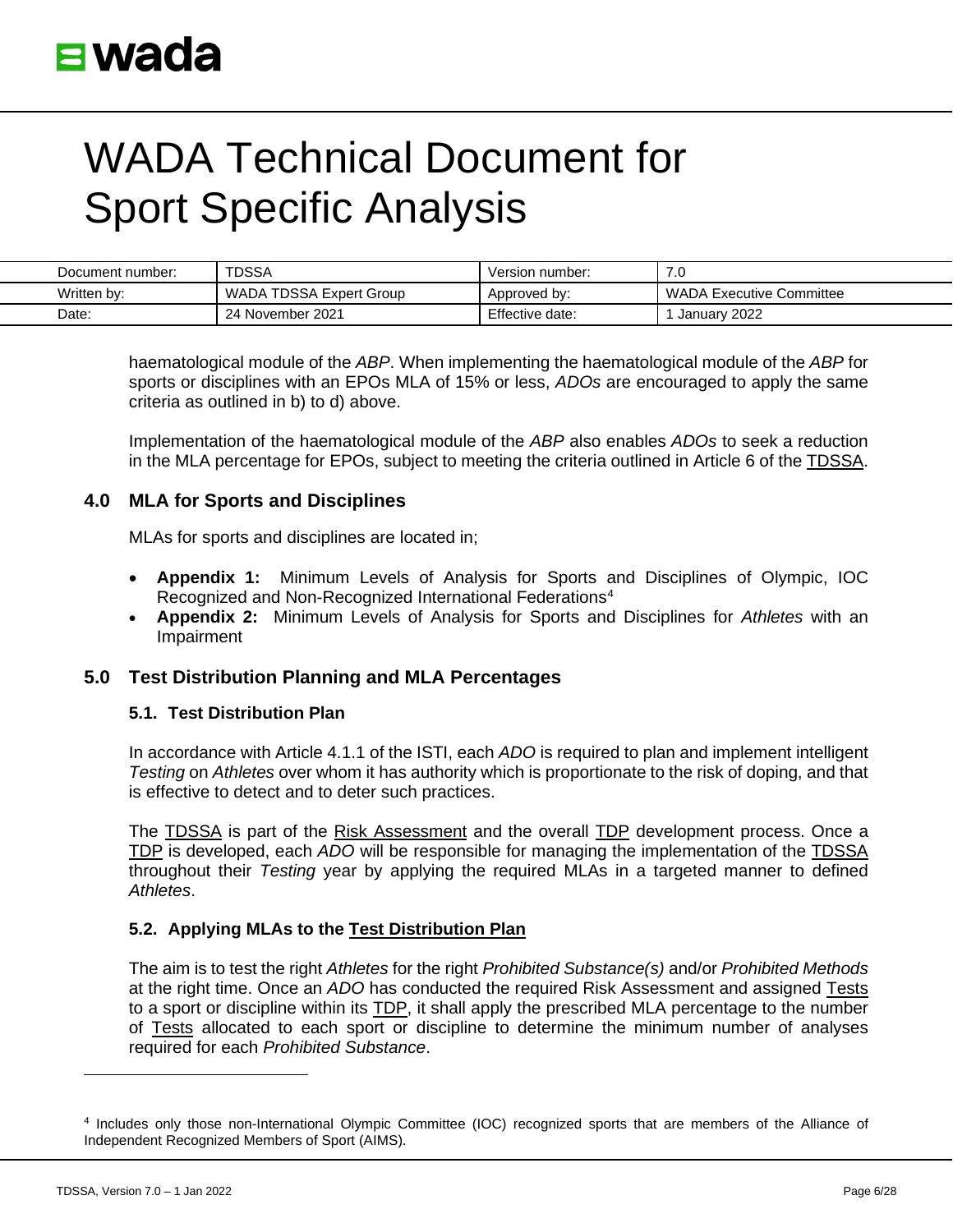| Document number: | <b>TDSSA</b>            | Version number: | 7.0                      |
|------------------|-------------------------|-----------------|--------------------------|
| Written by:      | WADA TDSSA Expert Group | Approved by:    | WADA Executive Committee |
| Date:            | 24 November 2021        | Effective date: | January 2022             |

For the purposes of this calculation, one Test includes any number of *Samples* that are collected from one *Athlete* during a single *Sample* Collection Session. For example, a *Sample* Collection Session in which one urine *Sample* and two blood *Samples* are collected will count as one Test. Blood *ABP* Tests, conducted in isolation, shall not be included in this calculation.

As a further example in applying the MLA to a TDP, if an *ADO's* TDP for a sport or discipline consists of 100 Tests and its MLAs are 60% for EPOs, 10% for GH and 10% for GHRFs, then the minimum number of analyses an *ADO* should conduct is as follows:

- 60 EPOs analyses to be conducted in either urine or blood;
- 10 GH analyses in blood (serum); and
- 10 GHRFs analyses in urine

*ADOs* can request multiple analyses on *Samples* collected during the same *Sample* Collection Session*.* In the example above, the absolute minimum number of *Sample* Collection Sessions could be 60. This is on the basis that the required number of GH and GHRF analyses is performed on those *Athletes* who are also being tested for EPOs.

The remaining 40 Tests from the 100 Tests would then be subject to either the standard urine analysis or a greater level of TDSSA or other analysis, which *ADO*s are encouraged to do.

Any MLA that does not equal a whole number when applied to total Tests shall be rounded up or down to the nearest whole number. For example, if five Tests are planned in a particular sport or discipline, for which the EPOs MLA is 10%, the ADO will be required to conduct a minimum of one EPOs analysis (i.e.  $5 \times 10\% = 0.5$ , which is rounded up to 1). Respectively, if four Tests are planned in a particular sport or discipline, for which the GHRFs MLA is 10%, the *ADO* will not be required to conduct any GHRFs analysis (i.e.  $4 \times 10\% = 0.4$ , which is rounded down to 0).

Where the *ADO* has intelligence that would lead to a more effective use of one analysis allocated to a sport or discipline on an *Athlete* in a sport or discipline of higher risk, the *ADO* may reallocate that single analysis.

Although compliance with the **TDSSA** requirements is mandatory, the total number of athletes eligible for testing, the selection of the *Athletes* to be tested, the selection of the *Sample* matrices collected (i.e. urine or blood) and the timing of those **Tests** and types of analyses applied to collected *Samples* remain at the discretion of the *ADO*.

Achieving the MLAs for the applicable sports or disciplines should be based on quality of *Testing*, and not simply reaching a required number of Tests. Thus, allocations of Tests should be based on intelligence where possible and may include *ABP* information, whereabouts, timing of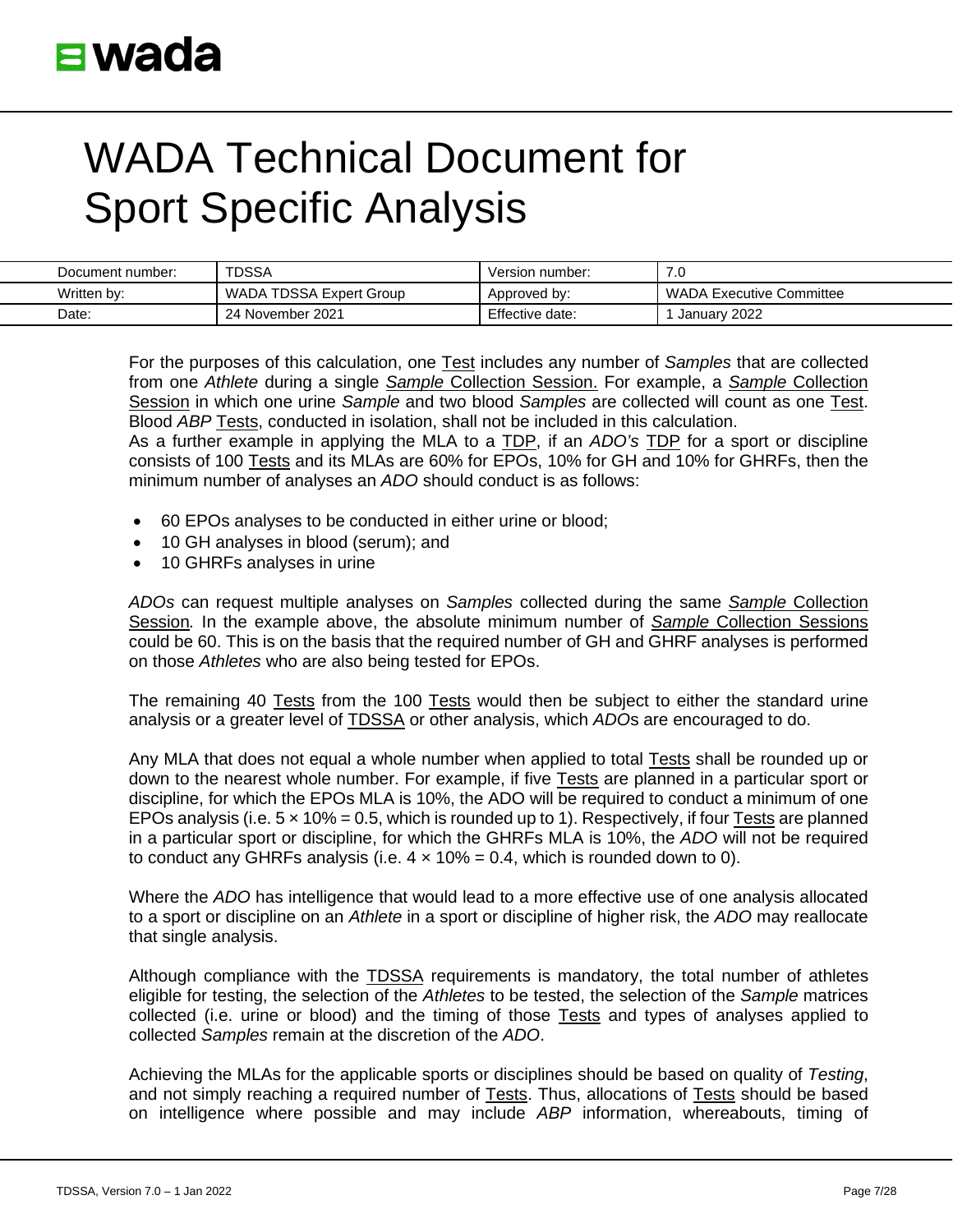| Document number: | TDSSA                   | Version number: | ں ،                             |
|------------------|-------------------------|-----------------|---------------------------------|
| Written by:      | WADA TDSSA Expert Group | Approved by:    | <b>WADA Executive Committee</b> |
| Date:            | 24 November 2021        | Effective date: | January 2022                    |

competition periods, and any other information that may affect the pattern and the timing of *Use* of the *Prohibited Substances* and/or *Prohibited Methods* within the scope of the TDSSA.

Further guidance on the implementation of the TDSSA within a TDP can be found in the *WADA* "Guidelines for Implementing an Effective *Testing* Program*",* the TDSSA *Testing* Guides and the Frequently Asked Questions (FAQs) located in Supporting Document A.

### **5.3. Sports and Disciplines with MLAs of five percent (5%)**

To increase flexibility and to enable *ADOs* to focus resources on higher risk sports or disciplines, compliance with the TDSSA requirements for sport or disciplines with an MLA of 5% is optional. However, *ADO*s are strongly encouraged to continue their best efforts to meet the 5% MLAs for the respective sports or disciplines listed in the TDSSA to maintain deterrence.

### **5.4. Sports and Disciplines with MLAs of zero percent (0%)**

Those sports or disciplines that are determined to be at minimal physiological risk to the abuse of the *Prohibited Substances* and/or *Prohibited Methods* within the scope of the TDSSA, and for which the associated MLA is 0%, shall remain subject to *In-Competition* and *Out-of-Competition* standard urine analysis menus.

However, such sports or disciplines may be subject to *Testing* at any time by any *ADO* for those *Prohibited Substances* and/or *Prohibited Methods* within the scope of the TDSSA, especially if the *ADO* gathers specific information relating to potential use of such *Prohibited Substances* and/or *Prohibited Methods*.

### **6.0 Flexibility in implementing the MLAs**

Article 4.7.2 of the ISTI outlines that: "*An Anti-Doping Organization may apply to WADA for*  flexibility in the implementation of the minimum levels of analysis specified for Prohibited *Substances or Prohibited Methods as outlined in the TDSSA.*"

In order for *WADA* to consider flexibility in the implementation of the MLAs, the *ADO* shall demonstrate its implementation of the haematological module of the *ABP* and/or the implementation of intelligence-led *Testing* strategies and/or tools and how such approaches lead to the most effective and efficient use of the available *Testing* resources. Compliance with the TDSSA alone is not sufficient.

Following the completion of a self-assessment against set criteria, and the submission to *WADA* of relevant documents such as the *ADO's* Risk Assessment, TDP and *RTP*, an *ADO* will automatically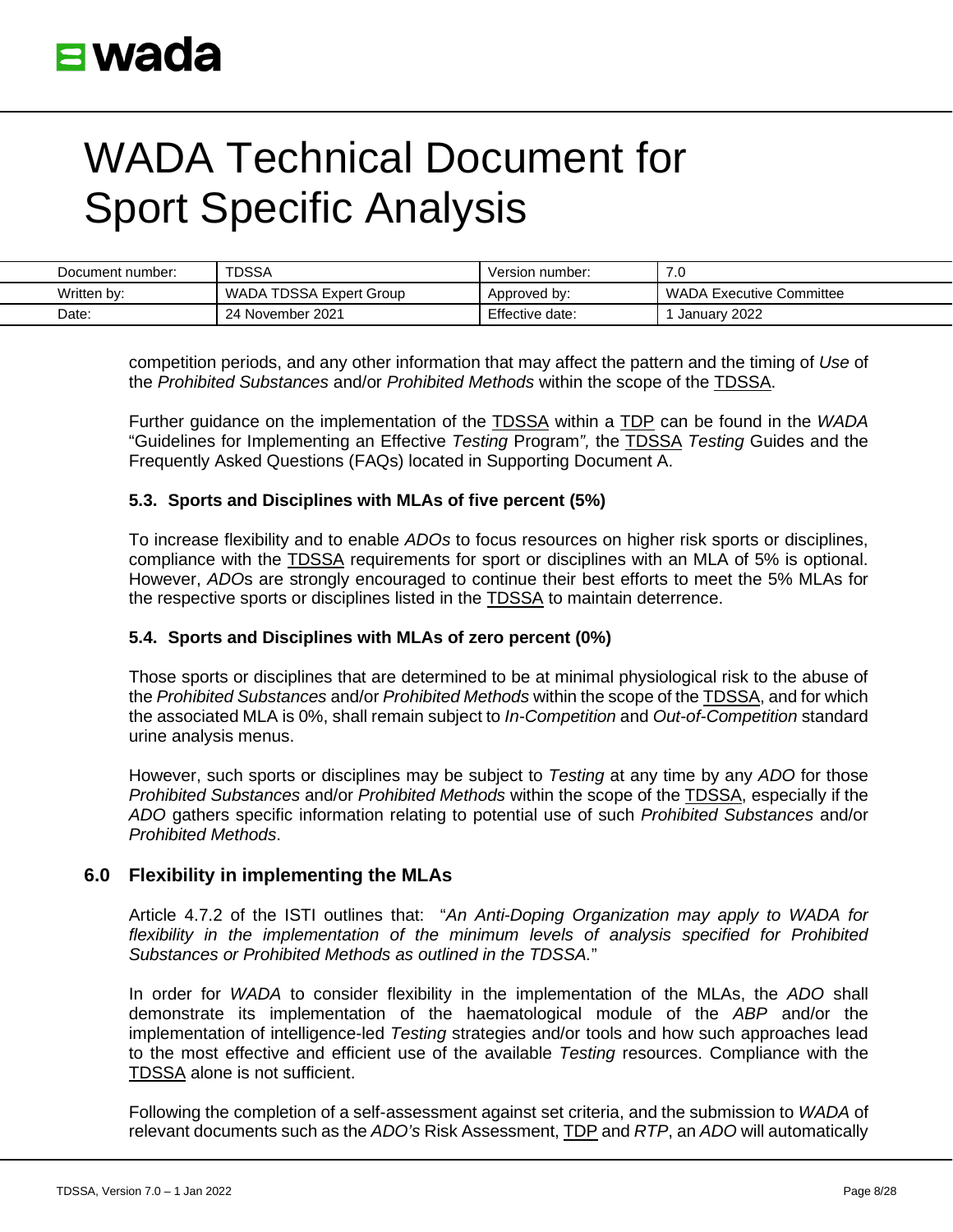| Document number: | <b>TDSSA</b>            | Version number: | 7.0                      |
|------------------|-------------------------|-----------------|--------------------------|
| Written by:      | WADA TDSSA Expert Group | Approved by:    | WADA Executive Committee |
| Date:            | 24 November 2021        | Effective date: | January 2022             |

qualify for flexibility in the implementation of the MLAs of up to 50% for the sports or disciplines the *ADO* seeks flexibility for, subject to a review by *WADA*.

*WADA* withholds the right to request further information from the *ADO* to justify the requested flexibility. *WADA* may withdraw or reduce the level of flexibility if the self-assessment was incorrectly answered or relevant documents requested are partially/not submitted within the requested timelines or are found not to be compliant with the ISTI.

The self-assessment criteria include (but are not limited to) the following:

#### **6.1 Implementation of the haematological module of the** *ABP* **(applies to the MLA for EPOs only).**

To be eligible for flexibility of up to 50% of the EPOs MLAs for the sports or disciplines based on the adoption of the haematological module of the *ABP*, the *ADO* shall be able to demonstrate that it meets all of the below:

- **6.1.1** The *ABP* program of the sport or discipline has been operational for at least 12 months;
- **6.1.2** The *ABP* program implements *Target Testing* that acts upon the recommendations of an APMU with reference to EPOs;
- **6.1.3** All relevant *ABP* data, including *Doping Control* forms (DCFs), are available in *ADAMS,* which permits oversight by *WADA*;
- **6.1.4** All criteria described in Article 3.3 of this *Technical Document* are met; and
- **6.1.5** The *ABP* program is managed by a *WADA*-approved *Athlete* Passport Management Unit (APMU) in accordance with the applicable *Technical Document* for APMUs in force.

#### **6.2 Non-***ABP* **(haematological module) related criteria**

Flexibility in implementing the MLAs due to non-*ABP* related criteria may only be implemented for the *Prohibited Substances* and/or *Prohibited Methods* within the scope of the TDSSA. Such criteria include (but are not limited to):

a) prioritization of *Target Testing* for both *In-Competition* and *Out-of-Competition*;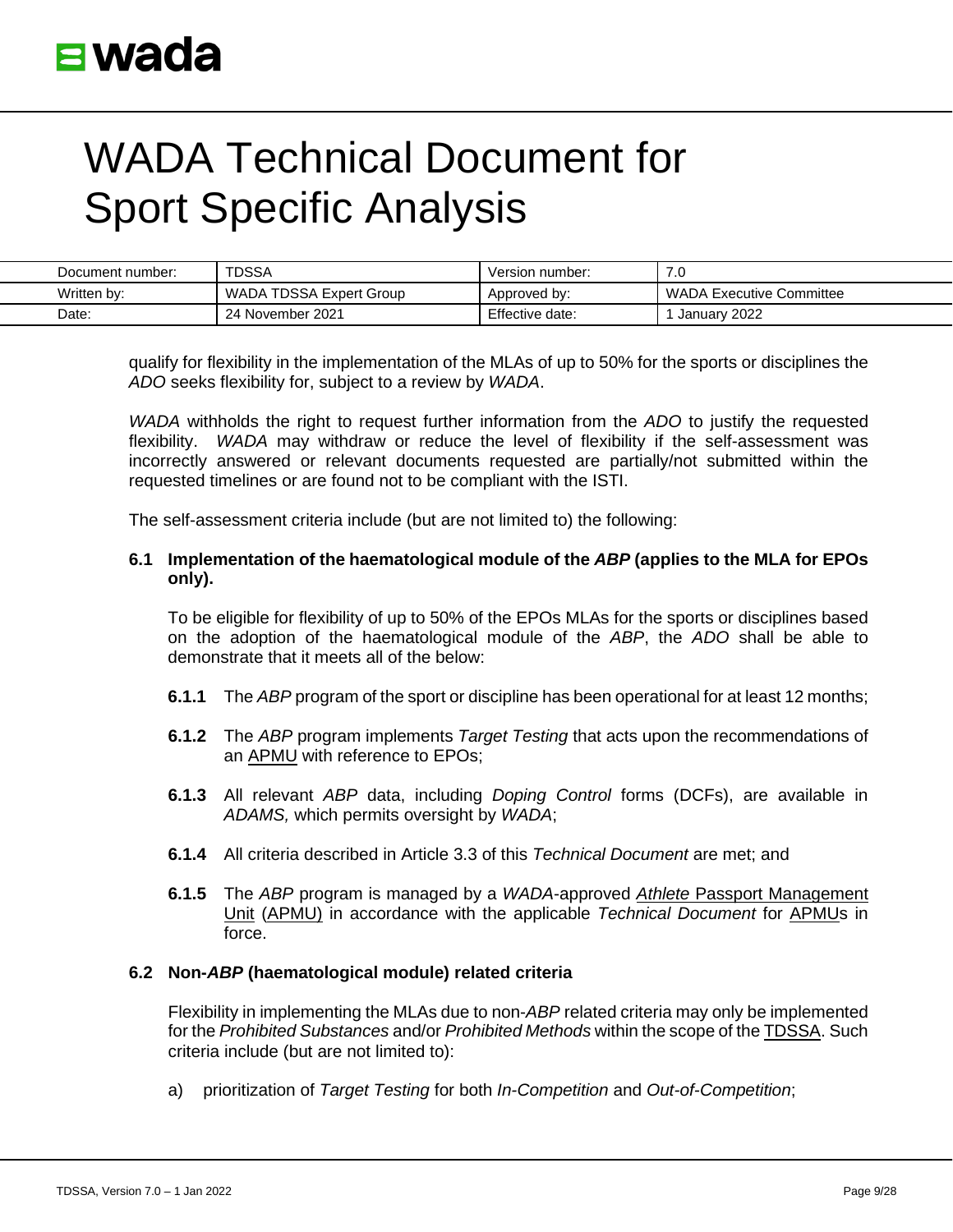| Document number: | <b>TDSSA</b>            | Version number: | 7.0                      |
|------------------|-------------------------|-----------------|--------------------------|
| Written by:      | WADA TDSSA Expert Group | Approved by:    | WADA Executive Committee |
| Date:            | 24 November 2021        | Effective date: | January 2022             |

- b) collaboration with other *ADO*s, for example in sharing *Testing* plans for *Athletes* of joint interest;
- c) mechanisms to gather intelligence and use of such intelligence in the implementation of an *ADO's* anti-doping program, including conducting investigations;
- d) collaboration with law enforcement authorities;
- e) alternative *Testing* strategies including the application of specific analysis for other *Prohibited Substances* and/or *Prohibited Methods* outside the scope of the TDSSA;
- f) long-term storage of *Samples* in line with a documented storage and Further Analysis strategy; and
- g) compliant entry of DCFs into *ADAMS* within 21 days of *Sample* collection.

Upon *WADA*'s request, an *ADO* shall demonstrate that the above criteria are actively part of the *ADO's* anti-doping program.

### **6.3 Application for flexibility in the implementation of the MLAs**

The process and the full list of criteria required to support an application for flexibility in implementing the MLAs can be found in *WADA's Code* [Compliance Center](https://ccq.wada-ama.org/ccq/pages/login.xhtml) and the [Application for Flexibility User Guide](https://www.wada-ama.org/en/resources/tdssa-application-flexibility-user-guide) on *WADA's* website.

#### **6.4 Period for flexibility in the implementation of the MLAs**

Flexibility in the implementation of the MLAs will remain valid for a maximum period of two years provided that the *ADO* continues to comply with the list of criteria included in *[WADA](https://ccq.wada-ama.org/ccq/pages/login.xhtml)*'s *Code* [Compliance Center](https://ccq.wada-ama.org/ccq/pages/login.xhtml) or the [Application for Flexibility User Guide](https://www.wada-ama.org/en/resources/tdssa-application-flexibility-user-guide#resource-download)*.* If the *ADO* no longer meets the criteria contained within its application for flexibility, the *ADO* shall notify *WADA*. Applications for flexibility are subject to review by *WADA* at any time. Should an *ADO* wish to extend the validity period of its flexibility, the *ADO* shall contact *WADA* in advance of its expiration.

### **7.0 Documentation**

*ADOs* shall ensure the following information is accurately recorded on the applicable document or in *ADAMS* to ensure that *WADA* can monitor and evaluate an *ADO's* implementation of the TDSSA: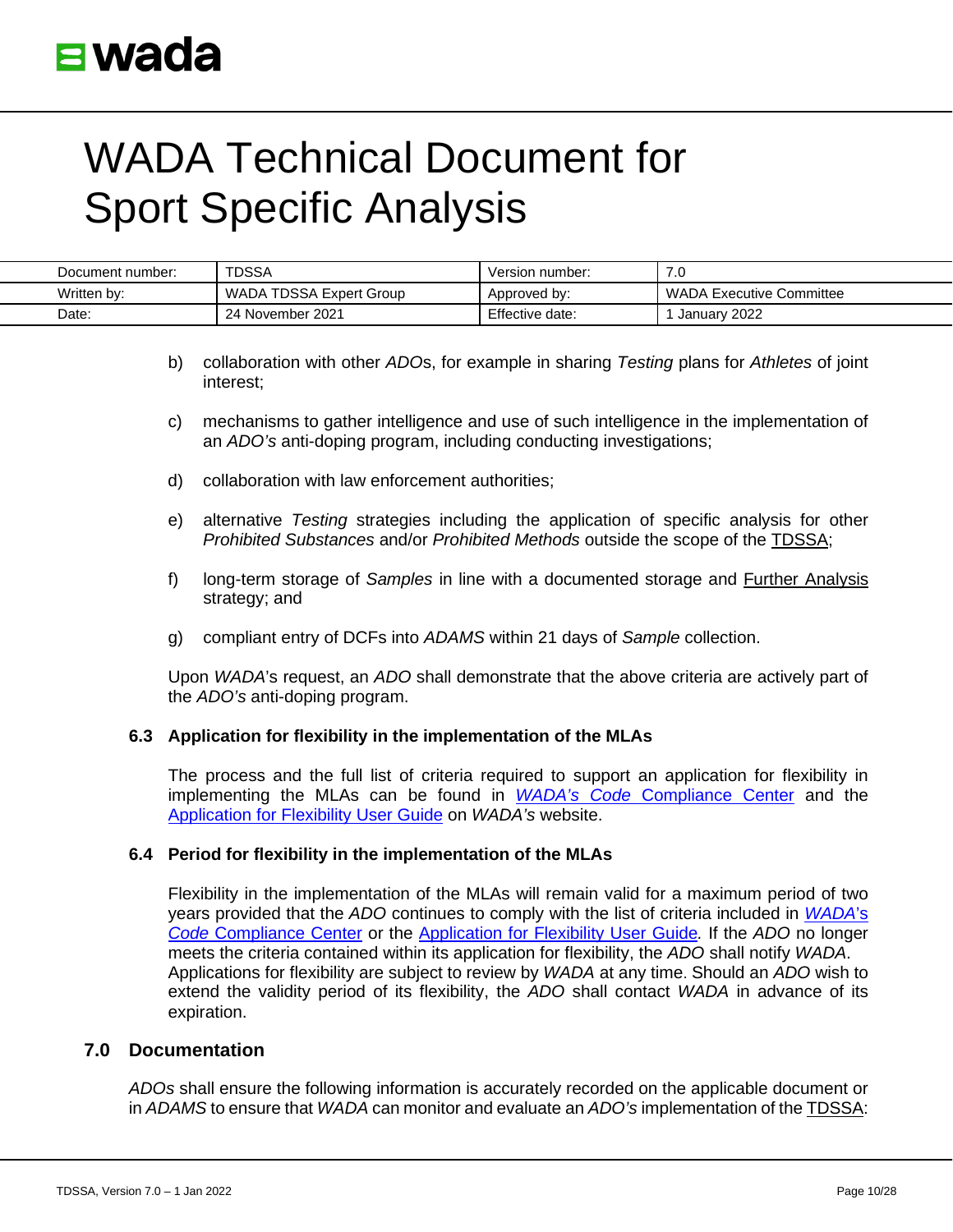| Document number: | <b>TDSSA</b>            | Version number: | ن. ا                     |
|------------------|-------------------------|-----------------|--------------------------|
| Written by:      | WADA TDSSA Expert Group | Approved by:    | WADA Executive Committee |
| Date:            | 24 November 2021        | Effective date: | January 2022             |

### **7.1. Sport and Discipline on the DCF**

To ensure accurate recording of *Sample* analysis by the Laboratories and reporting of statistics in *ADAMS*, *Testing* Authorities, *Sample* Collection Authorities and their *Doping Control* Officers must ensure that the correct sport and discipline for the *Athlete*, as listed in Appendices 1 and 2 of the TDSSA*,* is recorded at a minimum on the Laboratory copy of the DCF.

#### **7.2. Type of Analysis for each** *Sample*

The request for analysis of the *Prohibited Substances* and/or *Prohibited Methods* within the scope of the TDSSA shall be provided to the Laboratory for each *Sample* to ensure the Laboratory conducts the correct analyses and accurately reports the results in *ADAMS*.

The specific type of analysis required for each *Sample* shall be recorded on the chain of custody (or equivalent) documentation shipped with the *Samples* to the Laboratory or by an otherwise effective communication method that has been agreed with the Laboratory responsible for analyzing an *ADO's Samples*. However, the type of analysis requested shall not be recorded on the DCF.

#### **7.3. Level of** *Athlete* **being Tested**

The TDSSA shall be applicable to *International-Level Athletes* and *National-Level Athletes* as defined by each *ADO*. To assist with the monitoring of an *ADOs*' TDP and compliance with the application of the MLAs to those defined *Athletes*, *ADOs* shall record the level of the *Athlete* in *ADAMS. ADOs* may be requested to validate such data to *WADA* as part of *WADA's*  wider compliance program.

### **8.0 Data Analysis and Monitoring**

To monitor compliance, *WADA* utilizes the TDSSA Monitoring tool in *ADAMS* Next Gen. It is strongly recommended that *ADO*s use this tool to monitor their compliance with the TDSSA regularly. For more information on the TDSSA Monitoring tool in *ADAMS* Next Gen, *ADOs* can refer to either the [Reporting Guide to Monitor](https://www.wada-ama.org/en/resources/code-compliance/reporting-guide-to-monitor-testing) *Testing* on *WADA's* website or the *[ADAMS](https://adams-help.wada-ama.org/hc/en-us/articles/360020224054-3-5-TDSSA-Monitoring)* Help [Center.](https://adams-help.wada-ama.org/hc/en-us/articles/360020224054-3-5-TDSSA-Monitoring)

For TDSSA monitoring and compliance purposes, *WADA* will assess whether the *ADO* has complied with the MLAs based on *Doping Control* statistics contained in *ADAMS*. This will include, but not be limited to, the following elements: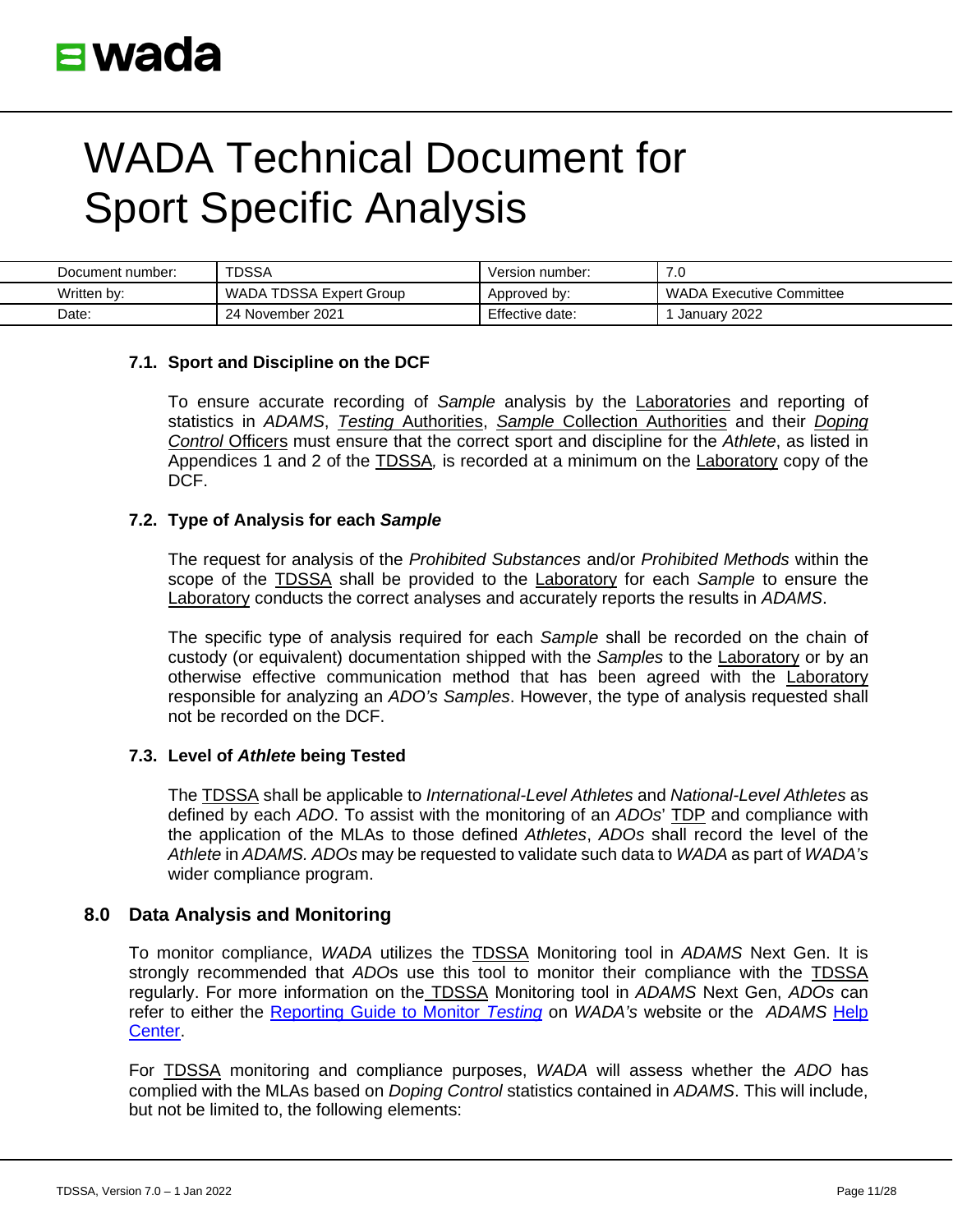| Document number: | <b>TDSSA</b>            | Version number: | .u                              |
|------------------|-------------------------|-----------------|---------------------------------|
| Written by:      | WADA TDSSA Expert Group | Approved by:    | <b>NADA Executive Committee</b> |
| Date:            | 24 November 2021        | Effective date: | January 2022                    |

- Total number of Tests and types of analyses;
- MLA achieved for each Prohibited Substance category within the scope of the TDSSA for each sport or discipline listed in the ADO's TDP;
- Number of Athletes tested; and
- Implementation of the haematological module of the *ABP* for sports or disciplines with an EPOs MLA equal to or greater than 30%, for *RTP Athletes*.

These statistics and any other relevant information will also be used to review and modify the TDSSA over time.

It is expected that *ADOs* will also utilize this data to assist in the review of their TDP and the management of their *Doping Control* programs.

A wider evaluation of *ADOs'* compliance with the TDSSA is being addressed through *WADA's* continuous compliance and monitoring program. The evaluation includes a review of the methods applied by the *ADOs* to the implementation of the Tests in order to meet the MLAs as outlined in the ISTI, including but not limited to the assessment of risk among *Athletes* within the jurisdiction of the *ADO*, and the use of information and intelligence in the selection and timing of Tests on defined *Athletes*.

As outlined in Section 6, *ADOs* may apply for flexibility in implementing the MLAs based on their implementation of the haematological module of the *ABP* and/or use of intelligence-led *Testing* strategies and other tools that will lead to the most effective and efficient use of available resources.

### **9.0 Review of TDSSA**

As part of an ongoing review process, *WADA* will monitor the implementation of the TDSSA. Revisions to the TDSSA may be issued from time to time based on consultation with *ADOs* and Laboratories or the revision to the *Code* or *International Standards* or for other reasons at *WADA's* discretion (e.g. revisions to the *Prohibited List* or inclusion of a *Prohibited Substance* and/or *Prohibited Method* that is not within the scope of the TDSSA). *ADOs* will be provided with prior notice of such modifications taking effect.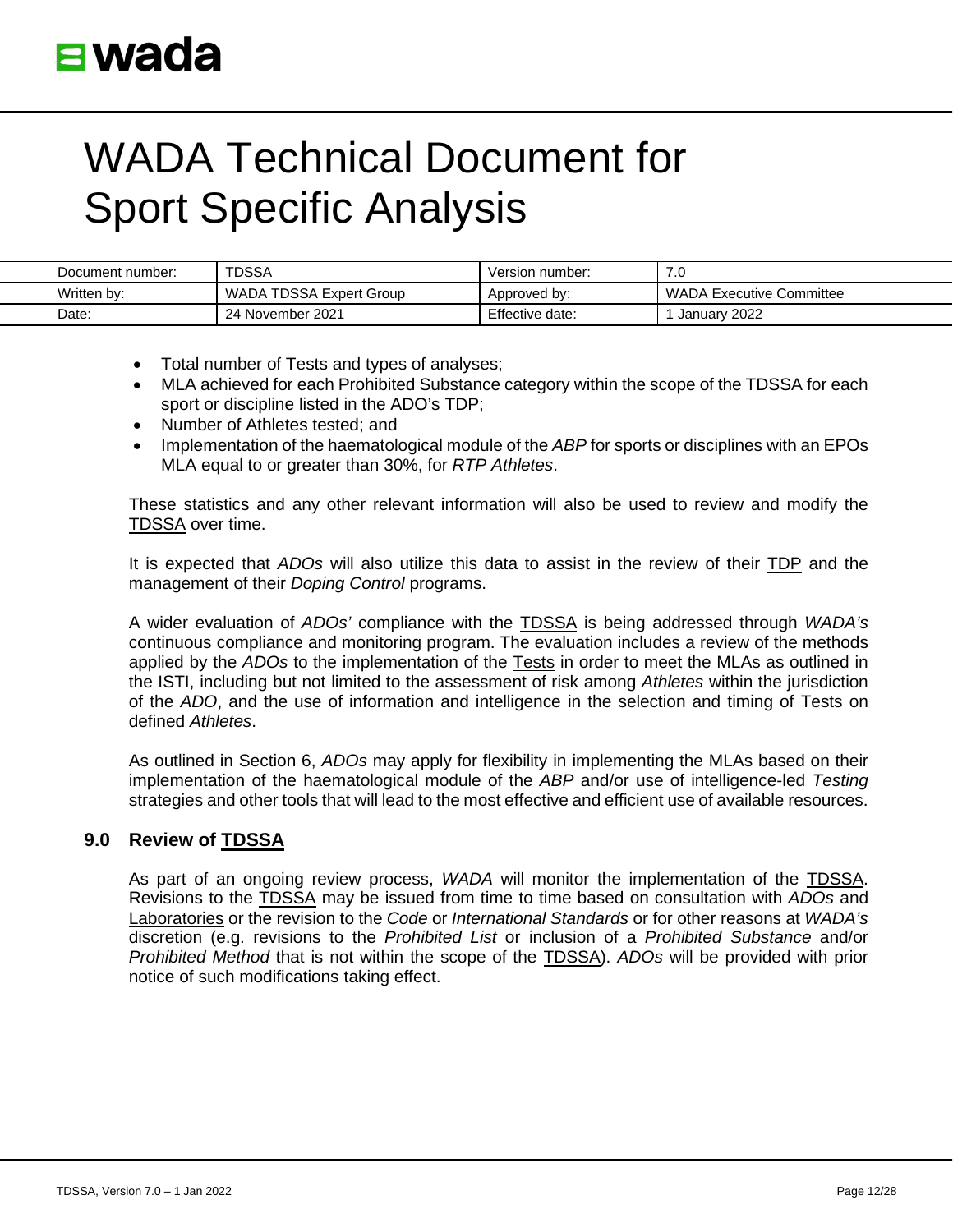| Document number: | TDSSA                   | Version number: | ט. ו                            |
|------------------|-------------------------|-----------------|---------------------------------|
| Written by:      | WADA TDSSA Expert Group | Approved by:    | <b>WADA Executive Committee</b> |
| Date:            | 24 November 2021        | Effective date: | January 2022                    |

### **10.0 Definitions**

#### **10.1. Defined terms from the 2021** *Code* **that are used in the TDSSA**

*ADAMS***:** The Anti-Doping Administration and Management System is a Web-based database management tool for data entry, storage, sharing, and reporting designed to assist stakeholders and *WADA* in their anti-doping operations in conjunction with data protection legislation.

*Anti-Doping Organization***:** *WADA* or a *Signatory* that is responsible for adopting rules for initiating, implementing or enforcing any part of the *Doping Control* process. This includes, for example, the International Olympic Committee, the International Paralympic Committee, other *Major Event Organizations* that conduct *Testing* at their *Events*, International Federations, and *National Anti-Doping Organizations.*

*Athlete***:** Any *Person* who competes in sport at the international level (as defined by each International Federation) or the national level (as defined by each *National Anti-Doping Organization).* An *Anti-Doping Organization* has discretion to apply anti-doping rules to an *Athlete*  who is neither an *International-Level Athlete* nor a *National-Level Athlete*, and thus to bring them within the definition of "*Athlete*." In relation to *Athletes* who are neither *International-Level* nor *National-Level Athletes*, an *Anti-Doping Organization* may elect to: conduct limited *Testing* or no *Testing* at all; analyze *Samples* for less than the full menu of *Prohibited Substances*; require limited or no whereabouts information; or not require advance *TUEs*. However, if an Article 2.1, 2.3 or 2.5 anti-doping rule violation is committed by any *Athlete* over whom an *Anti-Doping Organization* has elected to exercise its authority to test and who competes below the international or national level, then the *Consequences* set forth in the *Code* must be applied. For purposes of Article 2.8 and Article 2.9 and for purposes of anti-doping information and *Education*, any *Person* who participates in sport under the authority of any *Signatory*, government, or other sports organization accepting the *Code*  is an *Athlete*.

*[Comment: Individuals who participate in sport may fall in one of five categories: 1) International-Level Athlete, 2) National-Level Athlete, 3) individuals who are not International or National-Level Athletes but over whom the International Federation or National Anti-Doping Organization has chosen to exercise authority, 4) Recreational Athlete, and 5) individuals over whom no International Federation or National Anti-Doping Organization has, or has chosen to, exercise authority. All International- or National-Level Athletes are subject to the anti-doping rules of the Code, with the precise definitions of international and national level sport to be set forth in the anti-doping rules of the International Federations and National Anti-Doping Organizations.]*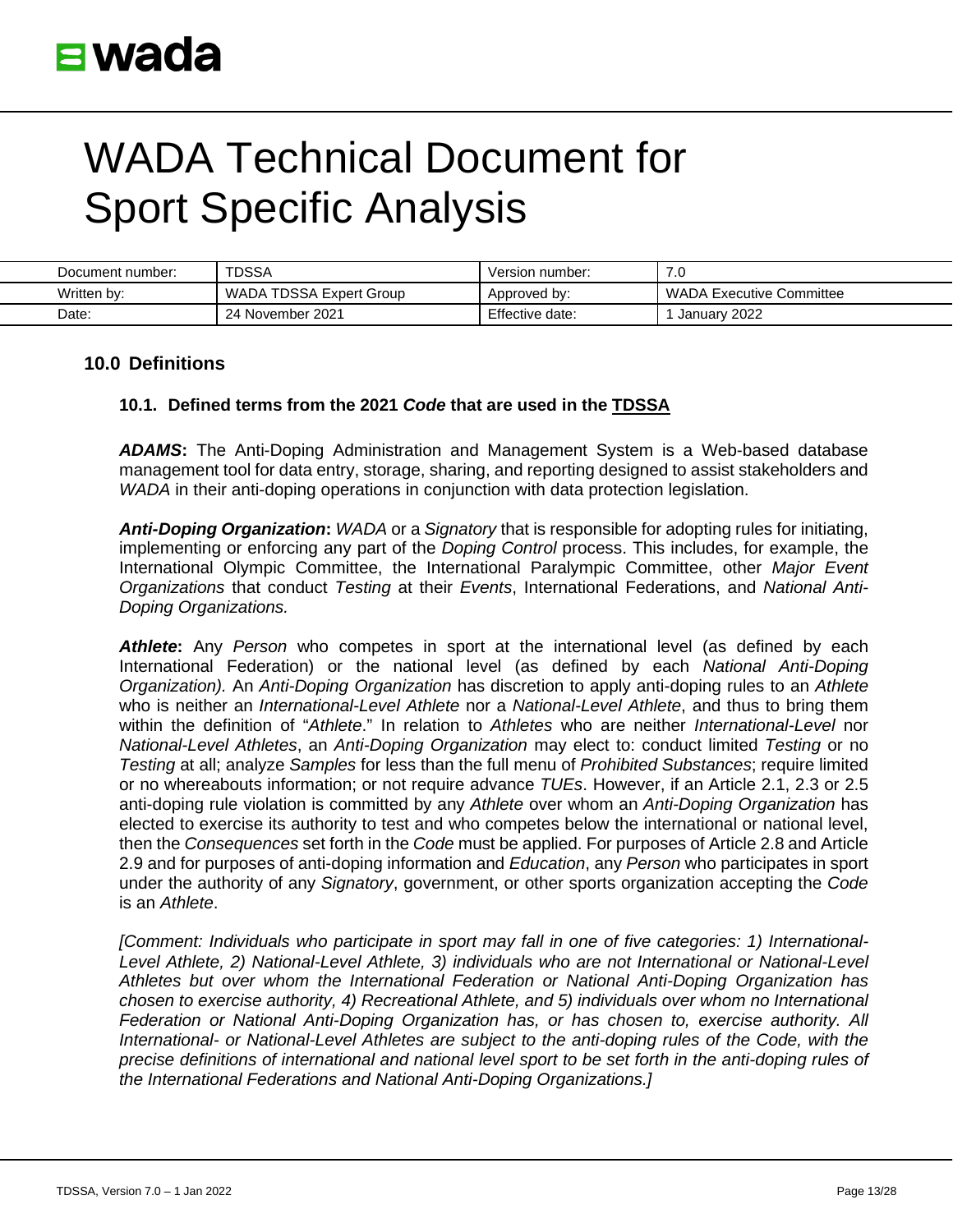| Document number: | <b>TDSSA</b>            | Version number: | 7.0                      |
|------------------|-------------------------|-----------------|--------------------------|
| Written by:      | WADA TDSSA Expert Group | Approved by:    | WADA Executive Committee |
| Date:            | 24 November 2021        | Effective date: | January 2022             |

*Athlete Biological Passport***:** The program and methods of gathering and collating data as described in the International Standard for Testing and Investigations and International Standard for Laboratories.

*Code***:** The World Anti-Doping Code.

*Doping Control:* All steps and processes from test distribution planning through to ultimate disposition of any appeal and the enforcement of *Consequences*, including all steps and processes in between, including but not limited to, *Testing*, investigations, whereabouts, *TUEs*, *Sample* collection and handling, laboratory analysis, *Results Management* and investigations or proceedings relating to violations of Article 10.14 (Status During *Ineligibility* or *Provisional Suspension*).

*Event***:** A series of individual *Competitions* conducted together under one ruling body (e.g., the Olympic Games, World Championships of an International Federation, or Pan American Games).

*Event Period:* The time between the beginning and end of an *Event*, as established by the ruling body of the *Event*.

*In-Competition:* The period commencing at 11:59 p.m. on the day before a *Competition* in which the *Athlete* is scheduled to participate through the end of such *Competition* and the *Sample* collection process related to such *Competition*. Provided, however, *WADA* may approve, for a particular sport, an alternative definition if an International Federation provides a compelling justification that a different definition is necessary for its sport; upon such approval by *WADA*, the alternative definition shall be followed by all *Major Event Organizations* for that particular sport.

*[Comment: Having a universally accepted definition for In-Competition provides greater harmonization among Athletes across all sports, eliminates or reduces confusion among Athletes about the relevant timeframe for In-Competition Testing, avoids inadvertent Adverse Analytical Findings in between Competitions during an Event and assists in preventing any potential performance enhancement benefits from Substances prohibited Out-of-Competition being carried over to the Competition period.]*

*International-Level Athlete: Athletes* who compete in sport at the international level, as defined by each International Federation, consistent with the International Standard for Testing and Investigations.

*[Comment: Consistent with the International Standard for Testing and Investigations, the International Federation is free to determine the criteria it will use to classify Athletes as International-Level Athletes, e.g., by ranking, by participation in particular International Events, by type of license, etc. However, it must publish those criteria in clear and concise form, so that Athletes are able to*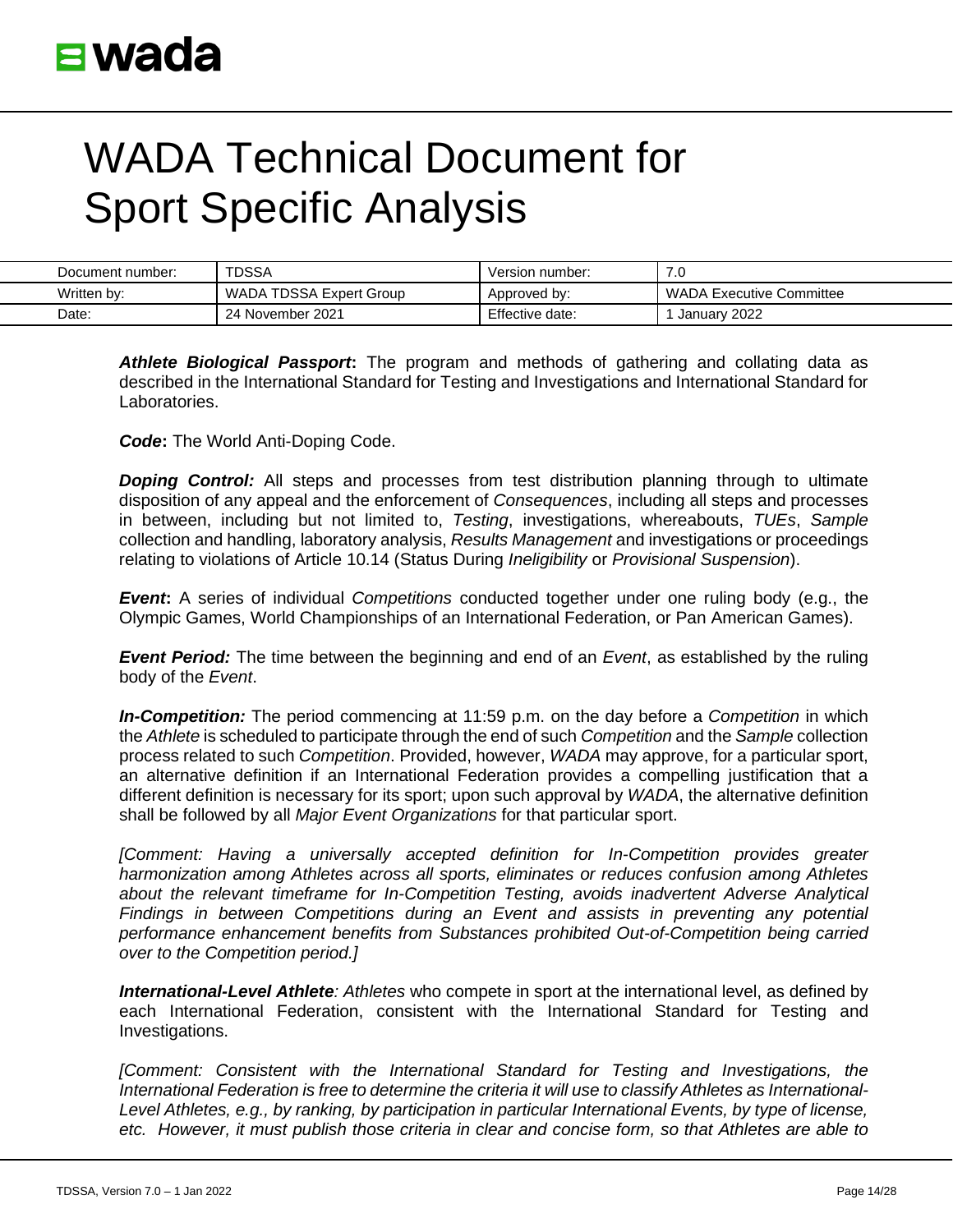| Document number: | <b>TDSSA</b>            | Version number: | 7.0                      |
|------------------|-------------------------|-----------------|--------------------------|
| Written by:      | WADA TDSSA Expert Group | Approved by:    | WADA Executive Committee |
| Date:            | 24 November 2021        | Effective date: | January 2022             |

*ascertain quickly and easily when they will become classified as International-Level Athletes. For*  example, if the criteria include participation in certain International Events, then the International *Federation must publish a list of those International Events.]*

*International Standard:* A standard adopted by *WADA* in support of the *Code.* Compliance with an *International Standard* (as opposed to another alternative standard, practice or procedure) shall be sufficient to conclude that the procedures addressed by the *International Standard* were performed properly*. International Standards* shall include any *Technical Documents* issued pursuant to the *International Standard.*

*Major Event Organizations***:** The continental associations of *National Olympic Committees* and other international multi-sport organizations that function as the ruling body for any continental, regional or other International *Event*.

*National Anti-Doping Organization***:** The entity(ies) designated by each country as possessing the primary authority and responsibility to adopt and implement anti-doping rules, direct the collection of *Sample*s, manage test results and conduct *Results Management* at the national level. If this designation has not been made by the competent public authority(ies), the entity shall be the country's *National Olympic Committee* or its designee.

*National-Level Athlete***:** *Athletes* who compete in sport at the national level, as defined by each *National Anti-Doping Organization,* consistent with the International Standard for Testing and Investigations

. *Out-of-Competition*: Any period which is not *In-Competition.*

*Prohibited List***:** The List identifying the *Prohibited Substances* and *Prohibited Methods*.

*Prohibited Substance:* Any substance, or class of substances, so described on the *Prohibited List.*

*Recreational Athlete:* A natural *Person* who is so defined by the relevant *National Anti-Doping Organization*; provided, however, the term shall not include any *Person* who, within the five years (5) prior to committing any anti-doping rule violation, has been an *International-Level Athlete* (as defined by each International Federation consistent with the *International Standard* for *Testing* and Investigations) or *National-Level Athlete* (as defined by each *National Anti-Doping Organization* consistent with the *International Standard* for *Testing* and Investigations), has represented any country in an *International Event* in an open category or has been included within any *Registered Testing Pool* or other whereabouts information pool maintained by any International Federation or *National Anti-Doping Organization*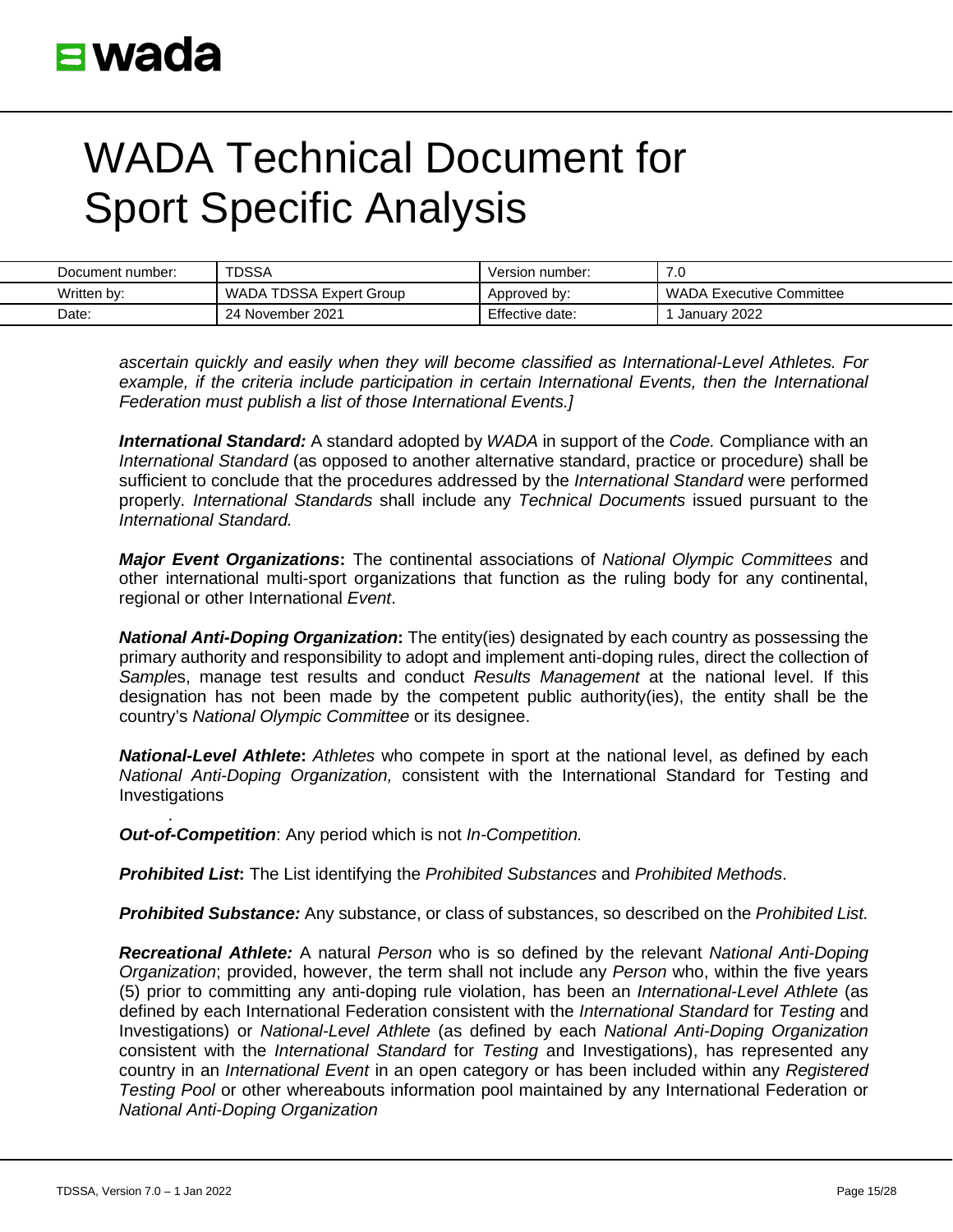| Document number: | TDSSA                   | Version number: | ں. ا                            |
|------------------|-------------------------|-----------------|---------------------------------|
| Written by:      | WADA TDSSA Expert Group | Approved by:    | <b>WADA Executive Committee</b> |
| Date:            | 24 November 2021        | Effective date: | January 2022                    |

*[Comment: The term "open category" is meant to exclude competition that is limited to junior or age group categories.]*

*Regional Anti-Doping Organization***:** A regional entity designated by member countries to coordinate and manage delegated areas of their national anti-doping programs, which may include the adoption and implementation of anti-doping rules, the planning and collection of *Samples*, the management of results, the review of *TUEs*, the conduct of hearings, and the conduct of *Educational* programs at a regional level.

*Registered Testing Pool***:** The pool of highest-priority *Athletes* established separately at the international level by International Federations and at the national level by *National Anti-Doping Organizations*, who are subject to focused *In-Competition* and *Out-of-Competition Testing* as part of that International Federation's or *National Anti-Doping Organization's* test distribution plan and therefore are required to provide whereabouts information as provided in Article 5.5 and the International Standard for Testing and Investigations.

*Sample or Specimen***:** Any biological material collected for the purposes of *Doping Control*.

*[Comment: It has sometimes been claimed that the collection of blood Samples violates the tenets of certain religious or cultural groups. It has been determined that there is no basis for any such claim.]*

*Target Testing***:** Selection of specific *Athletes* for *Testing* based on criteria set forth in the International Standard for Testing and Investigations*.*

*Technical Document*: A document adopted and published by *WADA* from time to time containing mandatory technical requirements on specific anti-doping topics as set forth in an *International Standard.*

*Testing***:** The parts of the *Doping Control* process involving test distribution planning, *Sample*  collection, *Sample* handling, and *Sample* transport to the laboratory.

**Use:** The utilization, application, ingestion, injection or consumption by any means whatsoever of any *Prohibited Substance* or *Prohibited Method.*

*WADA***:** The World Anti-Doping Agency.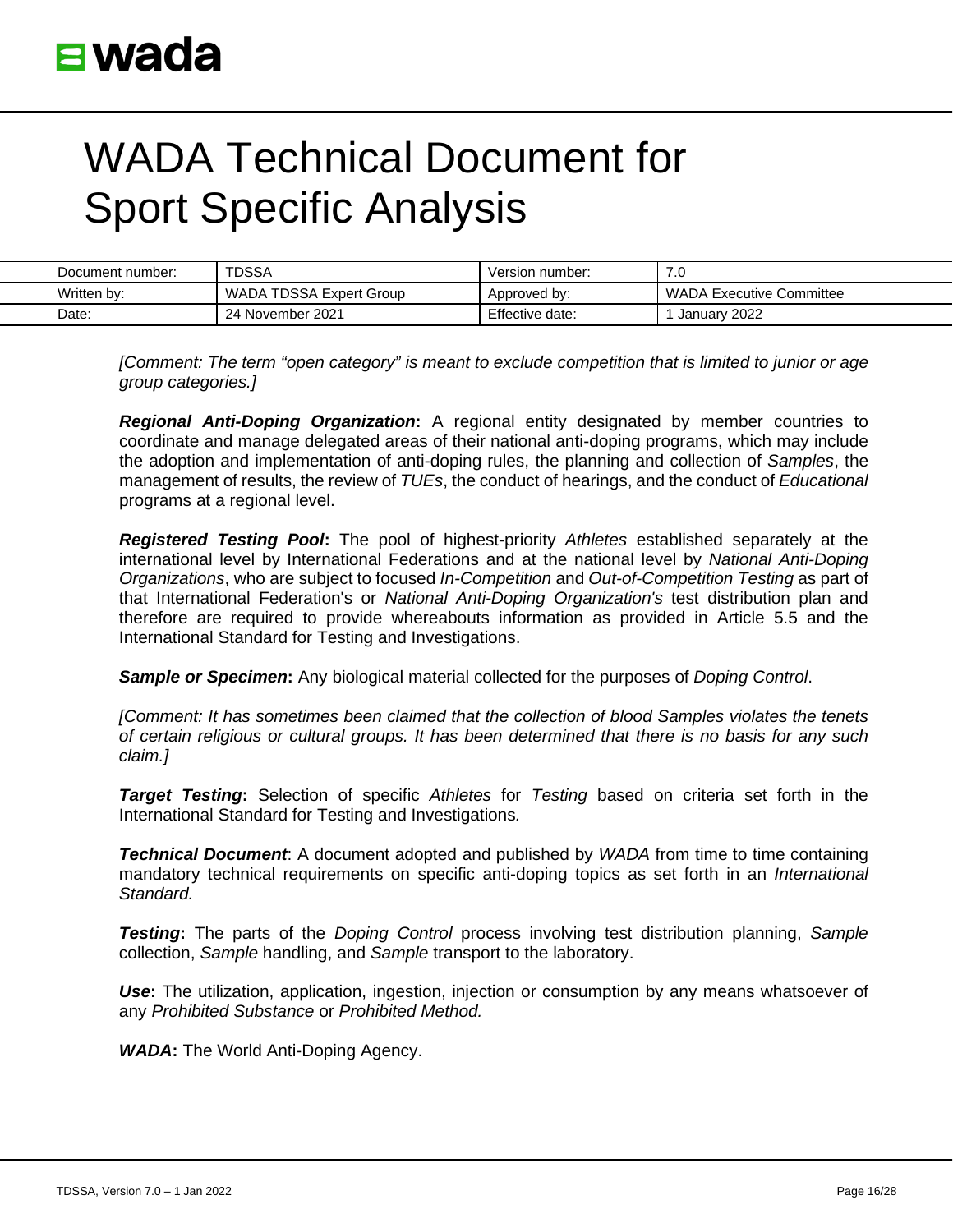| Document number: | <b>TDSSA</b>            | Version number: | ن ،                             |
|------------------|-------------------------|-----------------|---------------------------------|
| Written by:      | WADA TDSSA Expert Group | Approved by:    | <b>WADA Executive Committee</b> |
| Date:            | 24 November 2021        | Effective date: | January 2022                    |

#### **10.2. Defined Terms from the 2021 International Standards that are used in the TDSSA**

*Athlete* **Passport Management Unit (APMU):** A unit composed of a *Person* or *Persons* that is responsible for the timely management of the *Athlete Biological Passports* in *ADAMS* on behalf of the Passport Custodian.

*Doping Control* **Officer (or DCO):** An official who has been trained and authorized by the *Sample*  Collection Authority to carry out the responsibilities given to DCOs in the *International Standard* for *Testing* and Investigations.

*Doping Control* **Station:** The location where the *Sample* Collection Session will be conducted in accordance with Article 6.3.2 of the *International Standard* for *Testing* and Investigations.

**Expert:** The Expert(s), and/or Expert panel, with knowledge in the concerned field, chosen by the *Anti-Doping* Organization and/or *Athlete* Passport Management Unit, who are responsible for providing an evaluation of the Passport. The Expert must be external to the *Anti-Doping* Organization.

For the Haematological Module, the Expert Panel should consist of at least three (3) Experts who have qualifications in one or more of the fields of clinical and laboratory haematology, sports medicine or exercise physiology, as they apply to blood doping. For the Steroidal Module, the Expert Panel should be composed of at least three (3) individuals with qualifications in the fields of laboratory steroid analysis, steroid doping and metabolism and/or clinical endocrinology. For both modules, an Expert Panel should consist of Experts with complementary knowledge such that all relevant fields are represented. The Expert Panel may include a pool of at least three (3) appointed Experts and any additional ad hoc Expert(s) who may be required upon request of any of the appointed Experts or by the Athlete Passport Management Unit of the *Anti-Doping Organization*.

**Further Analysis:** Further Analysis, as this term is used in the ISL, occurs when a Laboratory conducts additional analysis on an "A" *Sample* or a **B** *Sample* after an analytical result for that **A** *Sample* or that **B** *Sample* has been reported by the Laboratory.

*[Comment: There is no limitation on a Laboratory's authority to conduct repeat or confirmation analysis, or to analyze a Sample with additional Analytical Methods, or to perform any other type of additional analysis on an A Sample or B Sample prior to reporting an analytical result on that Sample. That is not considered Further Analysis. If a Laboratory is to conduct additional analysis on an A Sample or B Sample after an analytical result for that Sample has been reported (for example: additional Sample analysis to detect EPO, or GC/C/IRMS analysis, or analysis in connection with the Athlete Biological Passport or additional analysis on a stored Sample) it may do so after receiving approval from the Testing Authority or Results Management Authority (if different) or WADA.*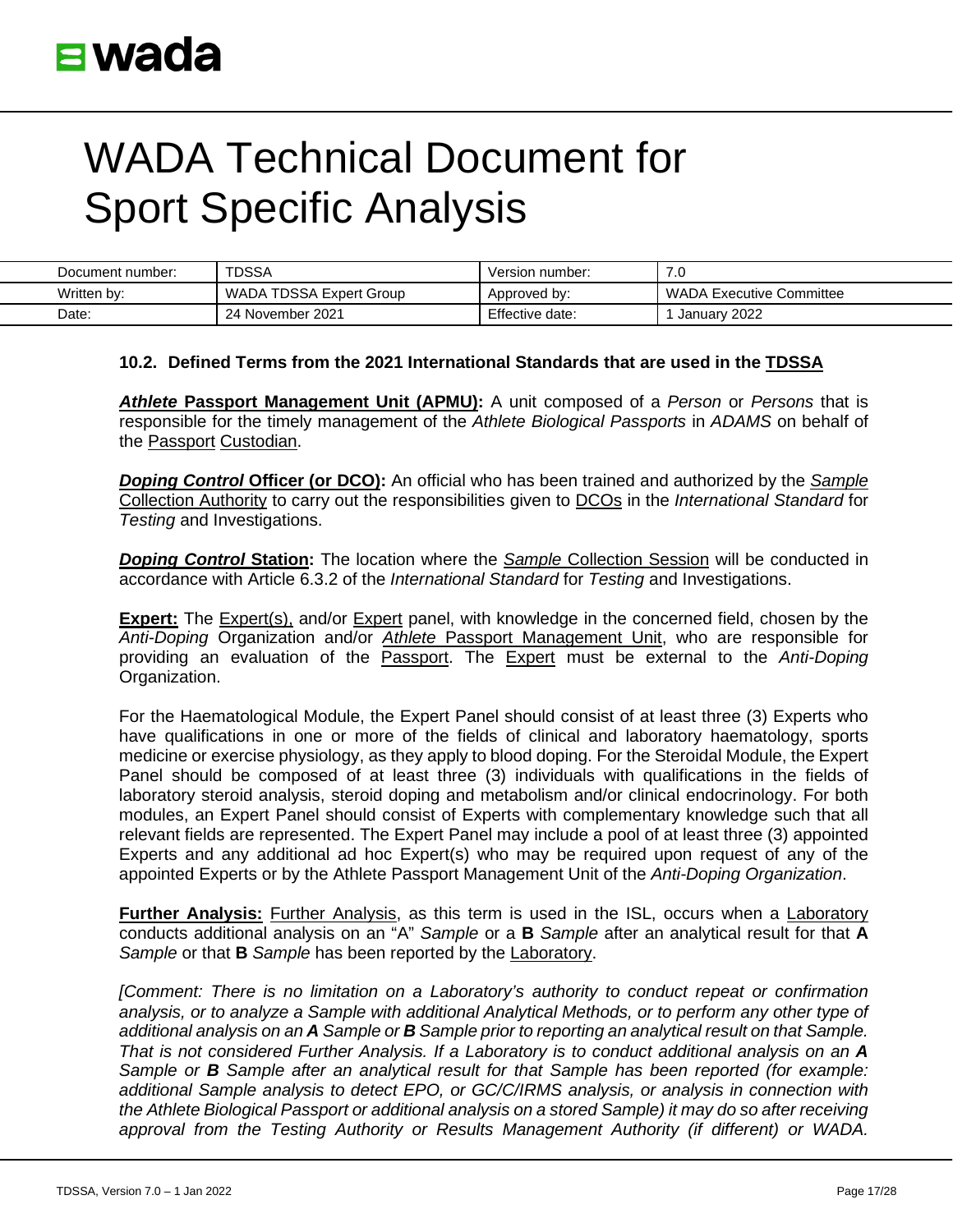| Document number: | TDSSA                   | Version number: | .u                              |
|------------------|-------------------------|-----------------|---------------------------------|
| Written by:      | WADA TDSSA Expert Group | Approved by:    | <b>WADA Executive Committee</b> |
| Date:            | 24 November 2021        | Effective date: | January 2022                    |

*However, after an Athlete has been charged with a Code Article 2.1 anti-doping rule violation based on the presence of a Prohibited Substance, Metabolite(s) of a Prohibited Substance, or Marker(s) of the Use of a Prohibited Substance or Prohibited Method in a Sample, then Further Analysis on that Sample may only be performed with the consent of the Athlete or approval from a hearing body (see Code Article 6.5). Further Analysis may be performed by the same Laboratory that did the original Analytical Testing, or by a different Laboratory or other WADA-approved laboratory, at the direction of the Testing Authority or Results Management Authority (if different) or WADA. Any other Anti-Doping Organization that wishes to conduct Further Analysis on a stored Sample may do so with the permission of the Testing Authority or Results Management Authority (if different) or WADA and shall be responsible for any follow-up Results Management. Any Sample storage or Further Analysis initiated by WADA or another Anti-Doping Organization shall be at WADA's or that Anti-Doping Organization's expense.]* 

**Laboratory**: A *WADA*-accredited laboratory applying Test Methods and processes to provide evidentiary data for the detection and/or identification of *Prohibited Substances* or *Prohibited Methods* on the *Prohibited List*, and if applicable, quantification of a Threshold Substance in *Samples*  of urine and other biological matrices in the context of *Doping Control* activities.

**Major Event**: A series of individual international *Competitions* conducted together under an international multi-sport organization functioning as a ruling body (e.g., the Olympic Games, Pan American Games) and for which a significant increase of resources and capacity may be required to conduct *Doping Control* for the *Event*.

**Passport:** A collation of all relevant data unique to an individual *Athlete* that may include longitudinal profiles of *Markers*, heterogeneous factors unique to that particular *Athlete* and other relevant information that may help in the evaluation of *Markers*.

**Risk Assessment**: The assessment of risk of doping in a sport or sports discipline conducted by an *Anti-Doping Organization* in accordance with Article 4.2 of the *International Standard* for *Testing* and Investigations.

*Sample* **Collection Authority:** The organization that is responsible for the collection of *Samples* in compliance with the requirements of the International Standard for Testing and Investigations, whether (1) the *Testing* Authority itself; or (2) a *Delegated Third Party* to whom the authority to conduct *Testing* has been granted or sub-contracted. The *Testing* Authority always remains ultimately responsible under the *Code* for compliance with the requirements of the *International Standard* for *Testing* and Investigations relating to collection of *Samples*.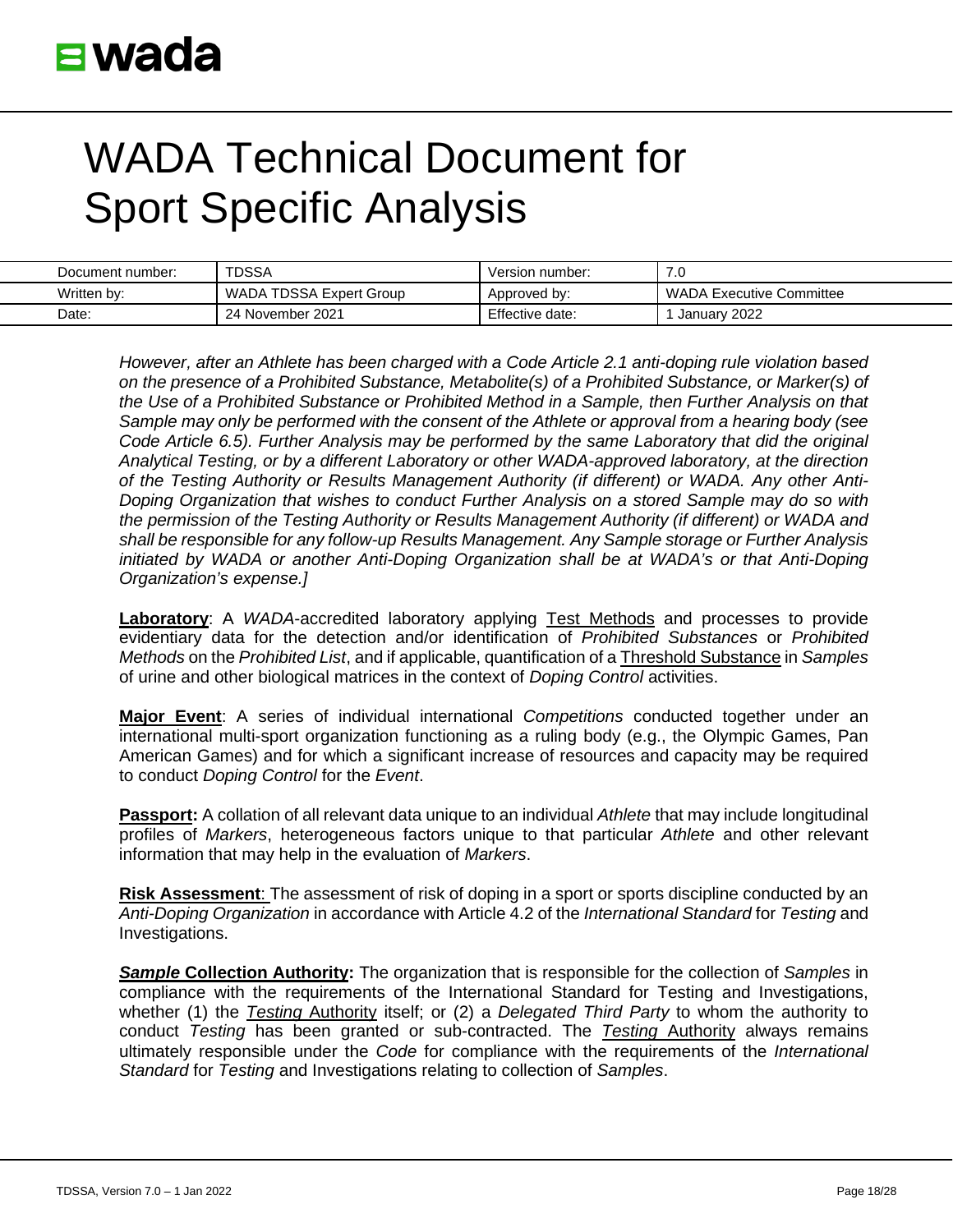| Document number: | TDSSA                   | Version number: | .u                              |
|------------------|-------------------------|-----------------|---------------------------------|
| Written by:      | WADA TDSSA Expert Group | Approved by:    | <b>WADA Executive Committee</b> |
| Date:            | 24 November 2021        | Effective date: | January 2022                    |

*Sample* **Collection Session:** All of the sequential activities that directly involve the *Athlete* from the point that initial contact is made until the *Athlete* leaves the *Doping Control* Station after having provided their *Sample(s)*.

*Technical Document* **for Sport Specific Analysis (TDSSA):** The *Technical Document* which establishes minimum levels of analysis that *Anti-Doping Organizations* must apply to sports and sport disciplines for certain *Prohibited Substances* and/or *Prohibited Methods*, which are most likely to be abused in particular sports and sport disciplines.

**Test(s):** Any combination of *Sample(s)* collected (and analyzed) from a single *Athlete* in a single *Sample* Collection Session.

**Test Distribution Plan:** A document written by an *Anti-Doping Organization* that plans *Testing* on *Athletes*, in accordance with the requirements of Article 4 of the *International Standard* for *Testing* and Investigations*.*

*Testing* **Authority:** The *Anti-Doping Organization* that authorizes *Testing* on *Athletes* it has authority over. It may authorize a *Delegated Third Party* to conduct *Testing* pursuant to the authority of and in accordance with the rules of the *Anti-Doping Organization*. Such authorization shall be documented. The *Anti-Doping Organization* authorizing *Testing* remains the *Testing* Authority and ultimately responsible under the *Code* to ensure the *Delegated Third Party* conducting the *Testing* does so in compliance with the requirements of the *International Standard* for *Testing* and Investigations.

### **10.3. Defined terms specific to the TDSSA**

**Minimum Level of Analysis (MLA):** The number of analyses for the *Prohibited Substances* and/or *Prohibited Methods* within the scope of the TDSSA required to be performed by an *ADO* for each sport or discipline, expressed as a percentage of the total eligible Tests in their TDP.

**Physiological Risk Assessment:** Analysis of the physiological demands of a sport or discipline against the potential performance enhancing benefit of *Prohibited Substances* and/or *Prohibited Methods* on the TDSSA.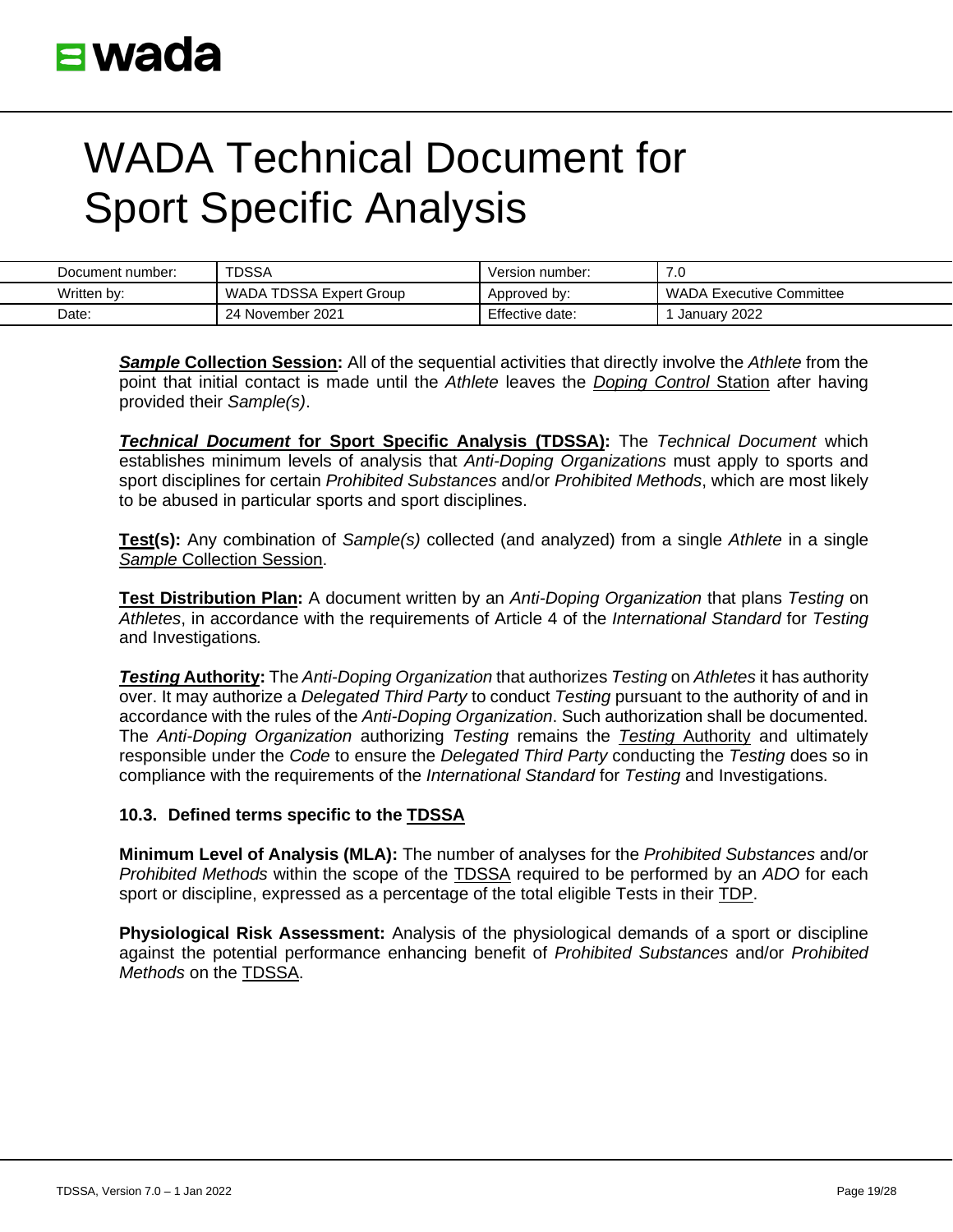| Document number: | <b>TDSSA</b>            | Version number: | .u                       |
|------------------|-------------------------|-----------------|--------------------------|
| Written by:      | WADA TDSSA Expert Group | Approved by:    | WADA Executive Committee |
| Date:            | 24 November 2021        | Effective date: | January 2022             |

### **Appendix 1**

Minimum Levels of Analysis for Sports and Disciplines of Olympic and IOC Recognized International Federations, and members of the Alliance of Independent Recognized Members of Sport

| <b>SPORT</b>             | <b>DISCIPLINE</b>                                | <b>EPOS %</b> | GH $%$ <sup>5</sup> | <b>GHRFs %</b> |
|--------------------------|--------------------------------------------------|---------------|---------------------|----------------|
| <b>Aikido</b>            | <b>Aikido</b>                                    | 5             | 5                   | 5              |
| <b>Air Sports</b>        | All                                              | $\Omega$      | $\Omega$            | $\Omega$       |
| <b>American Football</b> | <b>American Football</b>                         | 5             | 10                  | 10             |
| <b>Aquatics</b>          | <b>Diving</b>                                    | $\Omega$      | 5                   | 5              |
| <b>Aquatics</b>          | <b>Swimming Sprint 100m or less</b>              | 10            | 10                  | 10             |
| <b>Aquatics</b>          | <b>Swimming Long Distance 800m or</b><br>greater | 30            | 5                   | 5              |
| <b>Aquatics</b>          | Swimming Middle Distance 200-400m                | 15            | 5                   | 5              |
| <b>Aquatics</b>          | <b>Open Water</b>                                | 30            | 5                   | 5              |
| <b>Aquatics</b>          | <b>Artistic Swimming</b>                         | 10            | 5                   | 5              |
| <b>Aquatics</b>          | <b>Water Polo</b>                                | 10            | 10                  | 10             |
| <b>Archery</b>           | All                                              | $\Omega$      | $\overline{0}$      | $\overline{0}$ |
| <b>Arm Wrestling</b>     | <b>Arm Wrestling</b>                             | 5             | 15                  | 15             |
| <b>Athletics</b>         | <b>Combined Events</b>                           | 15            | 15                  | 15             |
| <b>Athletics</b>         | <b>Jumps</b>                                     | 10            | 15                  | 15             |
| <b>Athletics</b>         | Long Distance 3000m or greater                   | 60            | 5                   | 5              |
| <b>Athletics</b>         | Middle Distance 800-1500m                        | 30            | 10                  | 10             |
| <b>Athletics</b>         | Sprint 400m or less                              | 10            | 15                  | 15             |
| <b>Athletics</b>         | <b>Throws</b>                                    | 5             | 15                  | 15             |
| <b>Automobile Sports</b> | All                                              | 5             | $\Omega$            | $\overline{0}$ |
| <b>Badminton</b>         | <b>Badminton</b>                                 | 10            | 10                  | 10             |
| <b>Bandy</b>             | <b>Bandy</b>                                     | 5             | 10                  | 10             |
| <b>Baseball</b>          | <b>Baseball</b>                                  | 5             | 10                  | 10             |
| <b>Basketball</b>        | <b>Basketball</b>                                | 10            | 10                  | 10             |

<span id="page-19-0"></span><sup>5</sup> The mandatory implementation of the GH MLAs for all sports/disciplines is postponed until the endocrine module of the *ABP* is ready for implementation.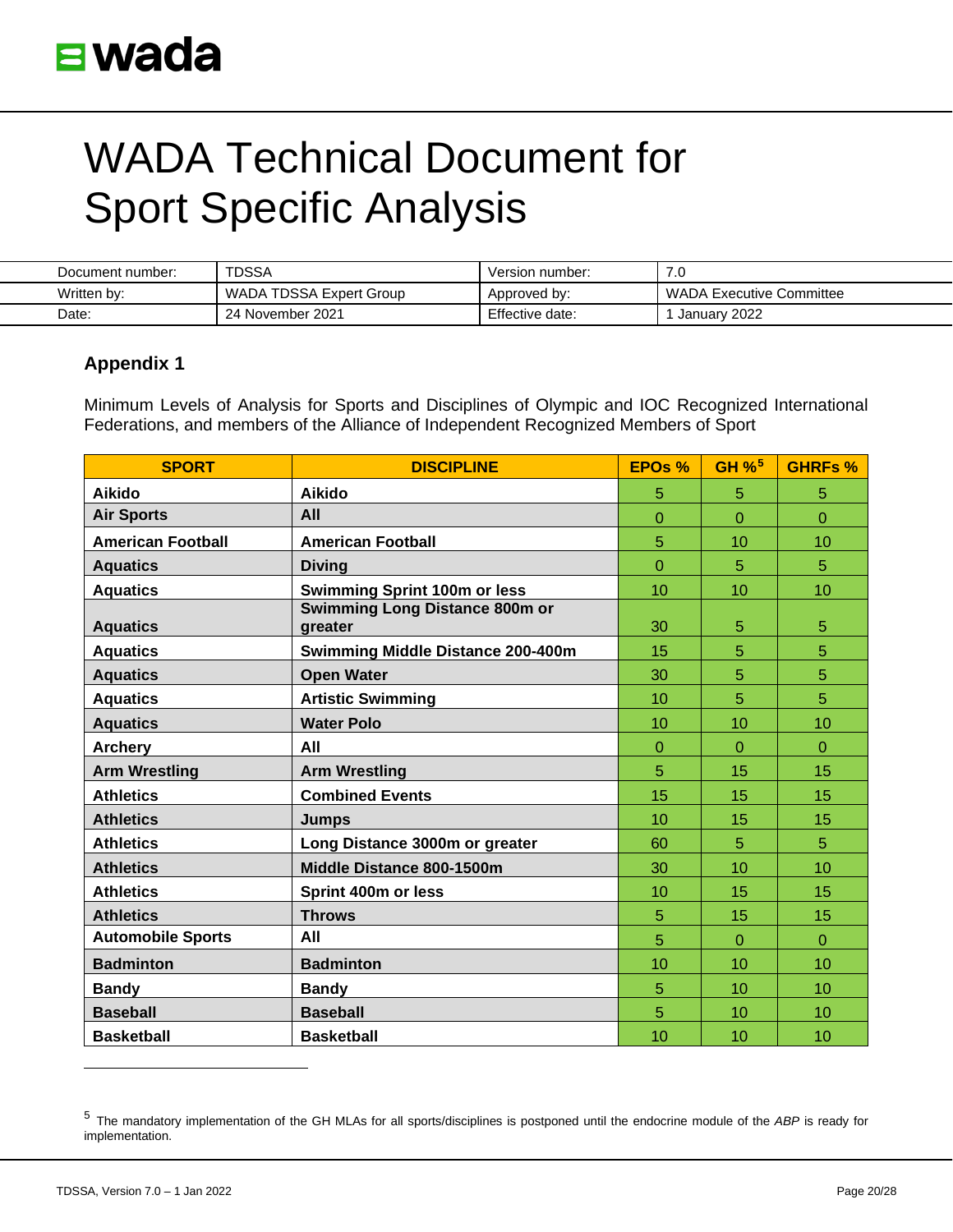| Document number: | TDSSA                   | Version number: | 7.0                      |
|------------------|-------------------------|-----------------|--------------------------|
| Written by:      | WADA TDSSA Expert Group | Approved by:    | WADA Executive Committee |
| Date:            | 24 November 2021        | Effective date: | January 2022             |

| <b>SPORT</b>            | <b>DISCIPLINE</b>                | <b>EPOs %</b>  | GH $%$ <sup>5</sup> | <b>GHRFs %</b> |
|-------------------------|----------------------------------|----------------|---------------------|----------------|
| <b>Basketball</b>       | $3$ on $3$                       | 10             | 10                  | 10             |
| <b>Basque Pelota</b>    | <b>Basque Pelota</b>             | 5              | 5                   | 5              |
| <b>Biathlon</b>         | <b>Biathlon</b>                  | 60             | 10                  | 10             |
| <b>Billiards Sports</b> | All                              | $\overline{0}$ | $\overline{0}$      | $\overline{0}$ |
| <b>Bobsleigh</b>        | <b>Bobsleigh</b>                 | 5              | 10                  | 10             |
| <b>Bobsleigh</b>        | <b>Skeleton</b>                  | $\overline{0}$ | 10                  | 10             |
| <b>Bodybuilding</b>     | <b>Bodybuilding</b>              | 5              | 30                  | 30             |
| <b>Bodybuilding</b>     | <b>Fitness</b>                   | 10             | 30                  | 30             |
| <b>Boules Sports</b>    | All                              | $\overline{0}$ | $\overline{0}$      | $\overline{0}$ |
| <b>Bowling</b>          | All                              | $\mathbf{0}$   | $\mathbf 0$         | $\mathbf 0$    |
| <b>Boxing</b>           | <b>Boxing</b>                    | 15             | 10                  | 10             |
| <b>Bridge</b>           | <b>Bridge</b>                    | $\overline{0}$ | $\overline{0}$      | $\overline{0}$ |
| Canoe/Kayak             | Sprint 200m                      | 10             | 10                  | 10             |
| Canoe/Kayak             | <b>Canoe Slalom</b>              | 15             | 10                  | 10             |
| Canoe/Kayak             | <b>Canoe Polo</b>                | $\overline{5}$ | 10                  | 10             |
| Canoe/Kayak             | Middle Distance 500m             | 15             | 10                  | 10             |
| Canoe/Kayak             | <b>Dragon Boat</b>               | 10             | 5                   | 5              |
| Canoe/Kayak             | <b>Freestyle</b>                 | 5              | 10                  | 10             |
| Canoe/Kayak             | <b>Long Distance 1000m</b>       | 30             | 5                   | $\overline{5}$ |
| Canoe/Kayak             | <b>Marathon</b>                  | 30             | 5                   | 5              |
| Canoe/Kayak             | <b>Ocean Racing</b>              | 15             | 5                   | 5              |
| Canoe/Kayak             | Wildwater                        | 5              | 10                  | 10             |
| <b>Casting</b>          | <b>Casting</b>                   | $\overline{0}$ | $\overline{0}$      | $\overline{0}$ |
| <b>Cheer</b>            | <b>Cheer</b>                     | 5              | 5                   | 5              |
| <b>Chess</b>            | <b>Chess</b>                     | $\overline{0}$ | $\overline{0}$      | $\overline{0}$ |
| <b>Cricket</b>          | All                              | 5              | 10                  | 10             |
| <b>Curling</b>          | <b>Curling</b>                   | $\overline{0}$ | $\overline{0}$      | $\mathbf 0$    |
| <b>Cycling</b>          | <b>Artistic</b>                  | 5              | 5                   | 5              |
| <b>Cycling</b>          | <b>BMX</b>                       | 5              | 10                  | 10             |
| <b>Cycling</b>          | <b>Cycle-Ball</b>                | 5              | 5                   | 5              |
| <b>Cycling</b>          | <b>Cyclo-Cross</b>               | 30             | 10                  | 10             |
| <b>Cycling</b>          | <b>Mountain Bike - Down Hill</b> | 10             | 10                  | 10             |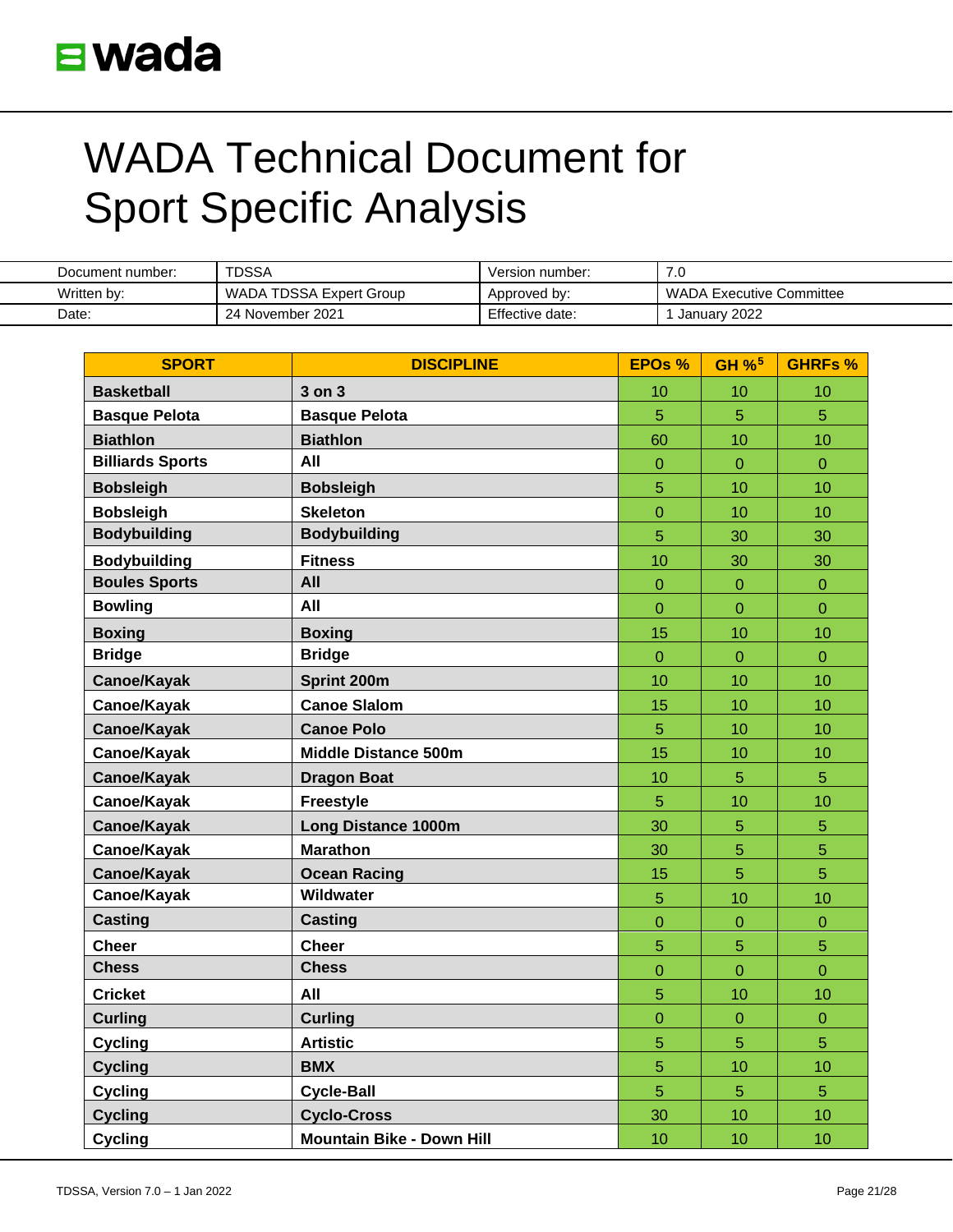| Document number: | <b>TDSSA</b>            | Version number: | ΄.∪                             |
|------------------|-------------------------|-----------------|---------------------------------|
| Written by:      | WADA TDSSA Expert Group | Approved by:    | <b>WADA Executive Committee</b> |
| Date:            | 24 November 2021        | Effective date: | January 2022                    |

| <b>SPORT</b>        | <b>DISCIPLINE</b>                    | <b>EPOs %</b>  | GH % <sup>5</sup> | <b>GHRFs %</b> |
|---------------------|--------------------------------------|----------------|-------------------|----------------|
| <b>Cycling</b>      | <b>Mountain Bike - Cross Country</b> | 30             | 10                | 10             |
| <b>Cycling</b>      | Road                                 | 60             | 10                | 10             |
| <b>Cycling</b>      | <b>Track Endurance</b>               | 30             | 10                | 10             |
| <b>Cycling</b>      | <b>Track Sprint</b>                  | $\overline{5}$ | 10                | 10             |
| <b>Cycling</b>      | <b>Trials</b>                        | 5              | 5                 | 5              |
| <b>Dance Sport</b>  | All                                  | 5              | 5                 | 5              |
| <b>Darts</b>        | <b>Darts</b>                         | $\overline{0}$ | $\overline{0}$    | $\overline{0}$ |
| <b>Dragon Boat</b>  | <b>Dragon Boat</b>                   | 10             | 5                 | 5              |
| <b>Draughts</b>     | <b>Draughts</b>                      | $\mathbf{0}$   | $\overline{0}$    | $\overline{0}$ |
| <b>Equestrian</b>   | <b>Dressage</b>                      | $\mathbf{0}$   | $\overline{0}$    | $\overline{0}$ |
| <b>Equestrian</b>   | <b>Driving</b>                       | $\mathbf{0}$   | $\overline{0}$    | $\overline{0}$ |
| Equestrian          | <b>Eventing</b>                      | $\overline{5}$ | 5                 | $\overline{5}$ |
| <b>Equestrian</b>   | <b>Endurance</b>                     | 5              | 5                 | 5              |
| Equestrian          | Jumping                              | $\overline{5}$ | 5                 | 5              |
| <b>Equestrian</b>   | Reining                              | $\overline{0}$ | $\overline{0}$    | $\mathbf 0$    |
| Equestrian          | <b>Vaulting</b>                      | 5              | 5                 | 5              |
| <b>Fencing</b>      | <b>Epee</b>                          | 5              | 5                 | 5              |
| Fencing             | Foil                                 | $\overline{5}$ | $\overline{5}$    | 5              |
| Fencing             | <b>Sabre</b>                         | $\overline{5}$ | $\overline{5}$    | 5              |
| <b>Field Hockey</b> | <b>Field Hockey</b>                  | 10             | 10                | 10             |
| <b>Field Hockey</b> | Indoor                               | 5              | 5                 | 5              |
| <b>Fistball</b>     | <b>Fistball</b>                      | $\overline{5}$ | 5                 | $\overline{5}$ |
| <b>Floorball</b>    | <b>Floorball</b>                     | $\overline{5}$ | 5                 | 5              |
| <b>Flying Disc</b>  | <b>Ultimate</b>                      | 5              | 5                 | $\overline{5}$ |
| <b>Football</b>     | <b>Beach Football</b>                | 5              | 5                 | 5              |
| <b>Football</b>     | <b>Football</b>                      | 10             | 10                | 10             |
| <b>Football</b>     | <b>Futsal</b>                        | $\overline{5}$ | $\overline{5}$    | $\overline{5}$ |
| Go                  | Go                                   | $\overline{0}$ | $\overline{0}$    | $\overline{0}$ |
| Golf                | Golf                                 | 5              | 5                 | 5              |
| <b>Gymnastics</b>   | <b>Artistic</b>                      | 10             | 10                | 10             |
| <b>Gymnastics</b>   | <b>Acrobatic</b>                     | 5              | 10                | 10             |
| <b>Gymnastics</b>   | Rhythmic                             | 5              | 5                 | 5              |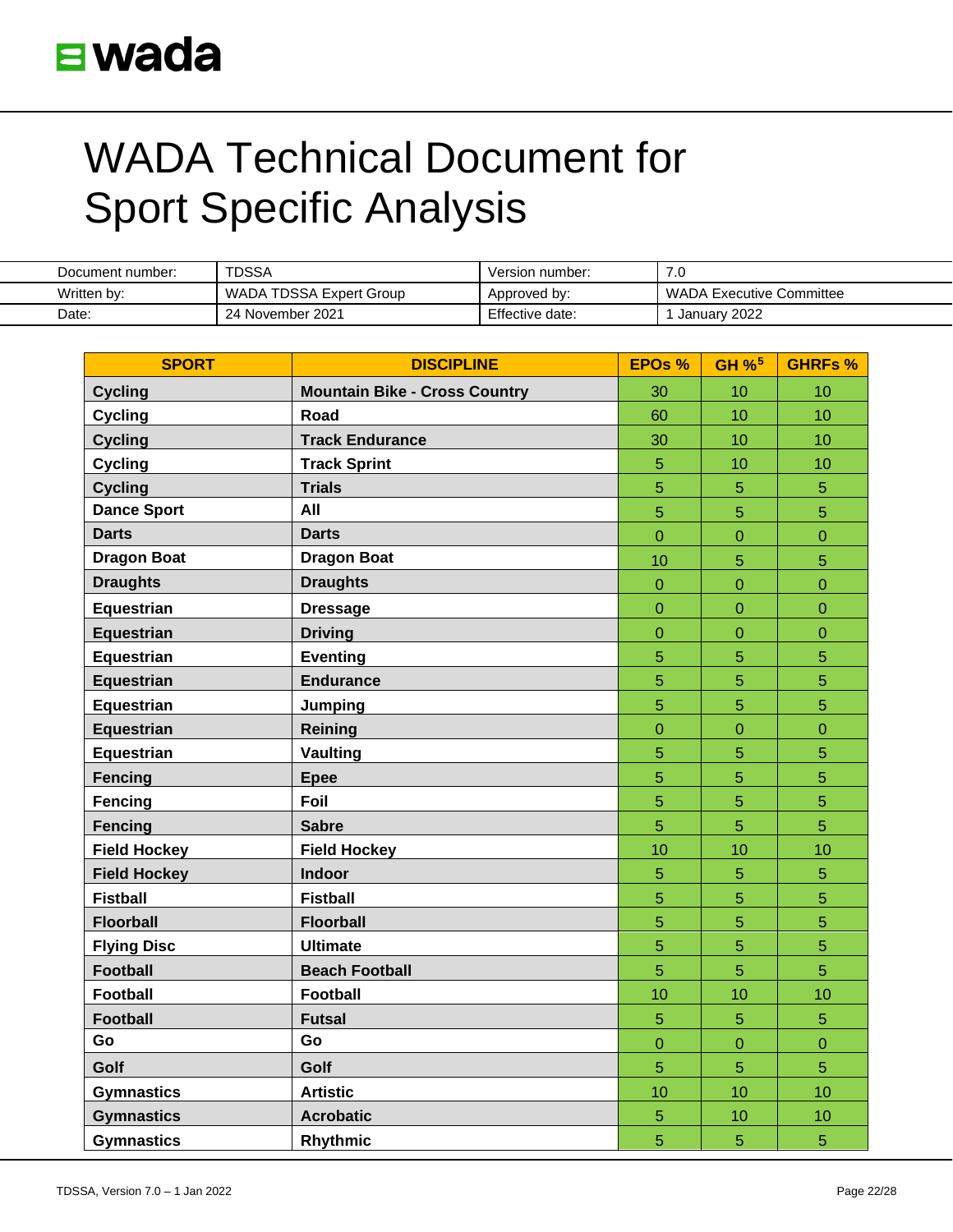| Document number: | TDSSA                   | Version number: | 7.0                      |
|------------------|-------------------------|-----------------|--------------------------|
| Written by:      | WADA TDSSA Expert Group | Approved by:    | WADA Executive Committee |
| Date:            | 24 November 2021        | Effective date: | January 2022             |

| <b>SPORT</b>                                 | <b>DISCIPLINE</b>                 | <b>EPOs %</b>  | GH % <sup>5</sup> | <b>GHRFs %</b> |
|----------------------------------------------|-----------------------------------|----------------|-------------------|----------------|
| <b>Gymnastics</b>                            | <b>Aerobic</b>                    | 10             | 5                 | 5              |
| <b>Gymnastics</b>                            | <b>Trampoline</b>                 | $\overline{5}$ | $\overline{5}$    | 5              |
| <b>Gymnastics</b>                            | <b>Tumbling</b>                   | 5              | 5                 | 5              |
| <b>Handball</b>                              | <b>Beach</b>                      | 5              | 5                 | 5              |
| <b>Handball</b>                              | <b>Indoor</b>                     | 10             | 10                | 10             |
| <b>Ice Hockey</b>                            | <b>Ice Hockey</b>                 | 5              | 10                | 10             |
| <b>Icestocksport</b>                         | <b>Icestocksport Target</b>       | $\overline{0}$ | $\overline{0}$    | $\overline{0}$ |
| <b>Icestocksport</b>                         | <b>Icestocksport Distance</b>     | $\overline{0}$ | 5                 | 5              |
| Ju-Jitsu                                     | All                               | 10             | 10                | 10             |
| Judo                                         | Judo                              | 10             | 10                | 10             |
| <b>Karate</b>                                | <b>Karate</b>                     | 10             | 10                | 10             |
| Kendo                                        | Kendo                             | 5              | 5                 | 5              |
| <b>Kickboxing</b>                            | All                               | 15             | 10                | 10             |
| Korfball                                     | Korfball                          | 10             | 5                 | 5              |
| <b>Lacrosse</b>                              | Lacrosse                          | 10             | 10                | 10             |
| <b>LifeSaving</b>                            | <b>LifeSaving</b>                 | 10             | $\overline{5}$    | 5              |
| Luge                                         | Luge                              | $\mathbf{0}$   | 10                | 10             |
| <b>Minigolf</b>                              | <b>Minigolf</b>                   | $\overline{0}$ | $\overline{0}$    | $\overline{0}$ |
| <b>Modern Pentathlon</b>                     | <b>Modern Pentathlon</b>          | 5              | 5                 | 5              |
| <b>Motorcycle Racing</b>                     | All                               | $\overline{5}$ | $\overline{0}$    | $\overline{0}$ |
| <b>Mountaineering and</b><br><b>Climbing</b> | All                               | 10             | 5                 | 5              |
| <b>Muaythai</b>                              | <b>Muaythai</b>                   | 15             | 10                | 10             |
| <b>Netball</b>                               | <b>Netball</b>                    | 10             | 5                 | 5              |
| Orienteering                                 | All                               | 15             | 5                 | 5              |
| Polo                                         | All                               | 5              | 5                 | 5              |
| Powerboating                                 | Aquabike                          | $\overline{5}$ | 5                 | 5              |
| Powerboating                                 | <b>Circuit</b>                    | $\overline{0}$ | $\overline{0}$    | $\overline{0}$ |
| Powerboating                                 | <b>Offshore</b>                   | $\overline{0}$ | 0                 | $\overline{0}$ |
| <b>Powerlifting</b>                          | All                               | 5              | 30                | 30             |
| Racquetball                                  | Racquetball                       | 10             | 5                 | 5              |
| <b>Roller Sports</b>                         | <b>Alpine and Inline Downhill</b> | 10             | 10                | 10             |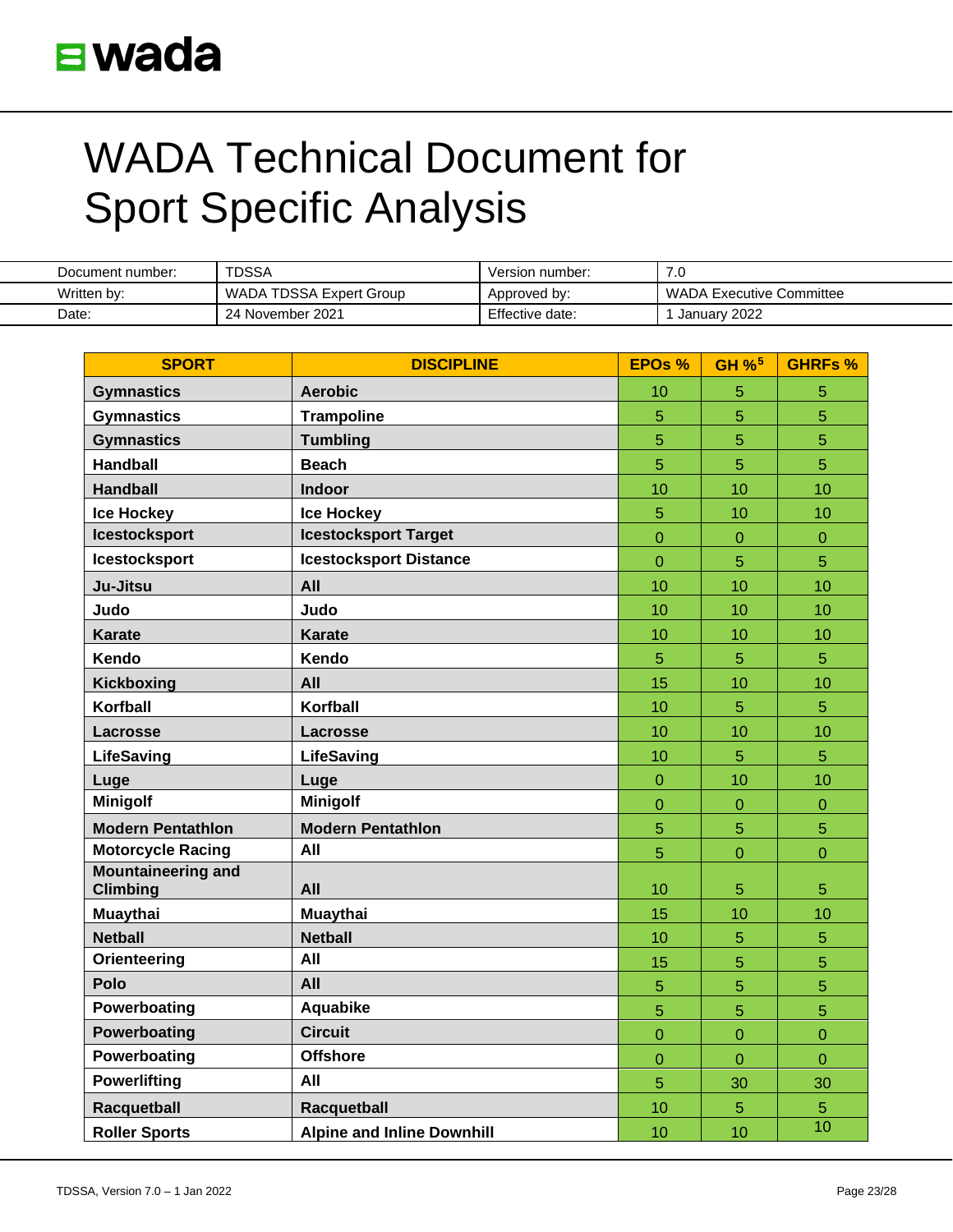| Document number: | TDSSA                   | Version number: | 7.0                      |
|------------------|-------------------------|-----------------|--------------------------|
| Written by:      | WADA TDSSA Expert Group | Approved by:    | WADA Executive Committee |
| Date:            | 24 November 2021        | Effective date: | January 2022             |

| <b>SPORT</b>              | <b>DISCIPLINE</b>                                          | <b>EPOs %</b>  | $GH %^5$       | <b>GHRFs %</b> |
|---------------------------|------------------------------------------------------------|----------------|----------------|----------------|
| <b>Roller Sports</b>      | <b>Artistic</b>                                            | 5              | 5              | 5              |
| <b>Roller Sports</b>      | Hockey                                                     | 5              | 10             | 10             |
| <b>Roller Sports</b>      | <b>Inline Speed Skating Sprint 1000m</b><br>or less        | 15             | 10             | 10             |
| <b>Roller Sports</b>      | <b>Inline Speed Skating Distance greater</b><br>than 1000m | 30             | 10             | 10             |
| <b>Roller Sports</b>      | <b>Roller Derby</b>                                        | 5              | 5              | 5              |
| <b>Roller Sports</b>      | <b>Roller Freestyle</b>                                    | $\overline{5}$ | 10             | 10             |
| <b>Roller Sports</b>      | <b>Skateboarding</b>                                       | $\overline{5}$ | 10             | 10             |
| Rowing                    | Rowing                                                     | 30             | 10             | 10             |
| <b>Rugby Union</b>        | <b>Fifteens</b>                                            | 10             | 10             | 10             |
| <b>Rugby Union</b>        | <b>Sevens</b>                                              | 10             | 10             | 10             |
| <b>Sailing</b>            | All                                                        | $\overline{5}$ | 5              | 5              |
| <b>Sambo</b>              | <b>Sambo</b>                                               | 10             | 10             | 10             |
| <b>Savate</b>             | All                                                        | 10             | 10             | 10             |
| <b>Sepaktakraw</b>        | All                                                        | $\mathbf{0}$   | 0              | $\mathbf 0$    |
| <b>Shooting</b>           | All                                                        | $\overline{0}$ | $\overline{0}$ | $\overline{0}$ |
| <b>Skating</b>            | <b>Figure Skating</b>                                      | 10             | 10             | 10             |
| <b>Skating</b>            | <b>Scooter</b>                                             | 5              | 10             | 10             |
| <b>Skating</b>            | <b>Short Track</b>                                         | 15             | 10             | 10             |
| <b>Skating</b>            | <b>Skate-Cross</b>                                         | 5              | 10             | 10             |
| <b>Skating</b>            | Speed Skating 1500m or less                                | 15             | 10             | 10             |
| <b>Skating</b>            | Speed Skating greater than 1500m                           | 30             | 10             | 10             |
| <b>Skating</b>            | <b>Synchronized Skating</b>                                | 10             | 5              | 5              |
| <b>Skiing</b>             | <b>Alpine</b>                                              | 15             | 10             | 10             |
| <b>Skiing</b>             | <b>Cross-Country</b>                                       | 60             | 10             | 10             |
| <b>Skiing</b>             | <b>Nordic Combined</b>                                     | 30             | 10             | 10             |
| <b>Skiing</b>             | <b>Freestyle</b>                                           | 10             | 5              | 5              |
| <b>Skiing</b>             | <b>Ski Jumping</b>                                         | $\overline{0}$ | 5              | 5              |
| <b>Skiing</b>             | Snowboard                                                  | 10             | 5              | 5              |
| <b>Ski Mountaineering</b> | <b>Ski Mountaineering</b>                                  | 30             | 5              | 5              |
| Sleddog                   | Sleddog                                                    | $\mathbf{0}$   | $\mathbf 0$    | $\mathbf 0$    |
| <b>Soft Tennis</b>        | <b>Soft Tennis</b>                                         | 5              | 5              | 5              |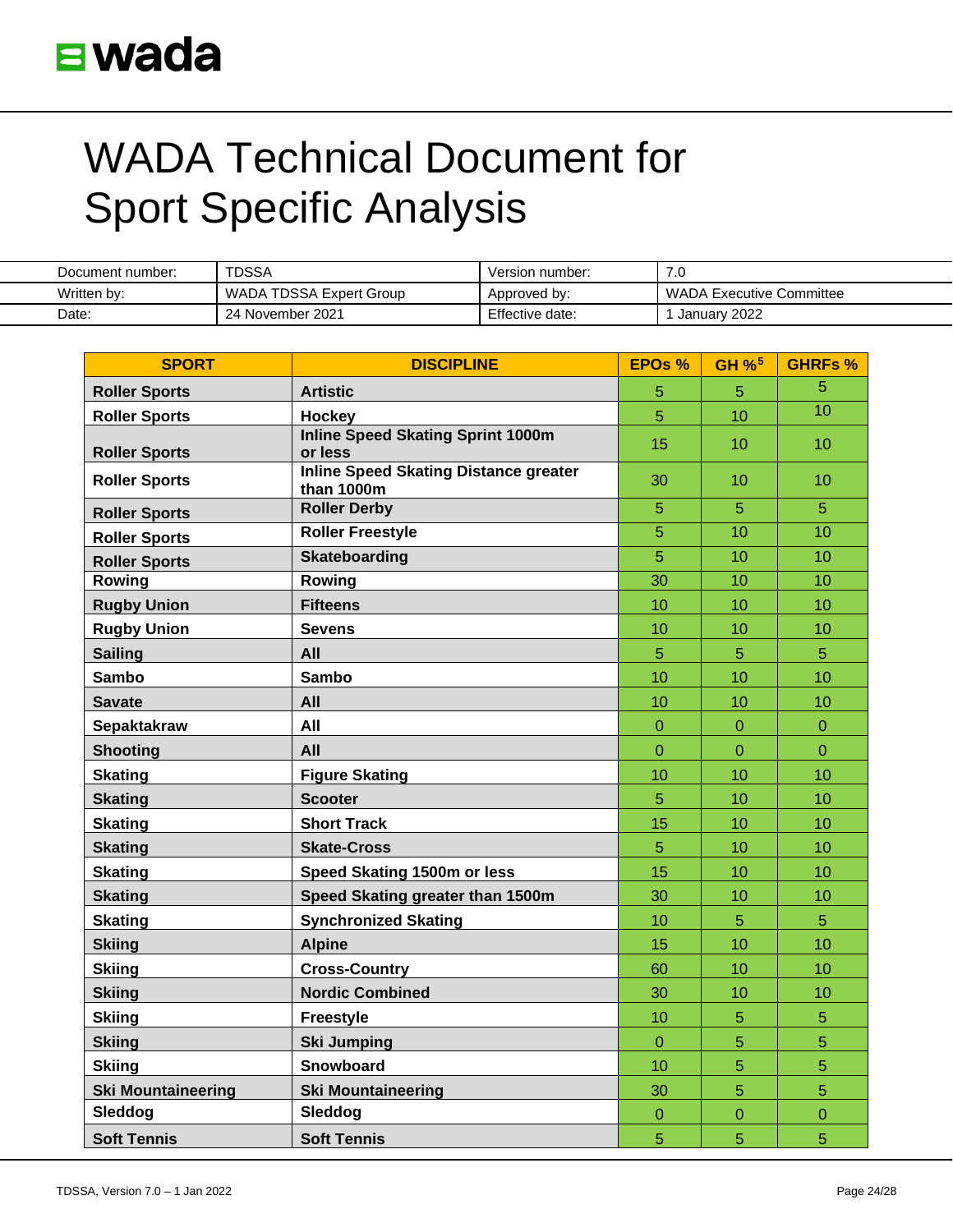| Document number: | <b>TDSSA</b>            | Version number: | ΄.∪                             |
|------------------|-------------------------|-----------------|---------------------------------|
| Written by:      | WADA TDSSA Expert Group | Approved by:    | <b>WADA Executive Committee</b> |
| Date:            | 24 November 2021        | Effective date: | January 2022                    |

| <b>SPORT</b>             | <b>DISCIPLINE</b>                       | EPO <sub>s</sub> % | GH $%$ <sup>5</sup> | <b>GHRFs %</b> |
|--------------------------|-----------------------------------------|--------------------|---------------------|----------------|
| <b>Softball</b>          | <b>Softball</b>                         | 5                  | 10                  | 10             |
| <b>Sport Climbing</b>    | <b>Boulder</b>                          | 10                 | 5                   | 5              |
| <b>Sport Climbing</b>    | <b>Combined</b>                         | 10                 | 5                   | 5              |
| <b>Sport Climbing</b>    | Lead                                    | 10                 | 5                   | 5              |
| <b>Sport Climbing</b>    | <b>Speed</b>                            | 10                 | 10                  | 10             |
| <b>Sport Fishing</b>     | <b>Sport Fishing</b>                    | $\overline{0}$     | $\overline{0}$      | 0              |
| <b>Squash</b>            | <b>Squash</b>                           | 10                 | 5                   | 5              |
| <b>Sumo</b>              | <b>Sumo</b>                             | 10                 | 10                  | 10             |
| <b>Surfing</b>           | All                                     | 10                 | 5                   | 5              |
| <b>Table Tennis</b>      | <b>Table Tennis</b>                     | 5                  | 5                   | 5              |
| <b>Taekwondo</b>         | Poomsae                                 | $\overline{5}$     | 5                   | 5              |
| <b>Taekwondo</b>         | <b>Sparring</b>                         | 10                 | 10                  | 10             |
| <b>Tennis</b>            | <b>Tennis</b>                           | 10                 | 5                   | 5              |
| <b>Teqball</b>           | <b>Tegball</b>                          | $\overline{5}$     | 5                   | 5              |
| <b>Triathlon</b>         | All                                     | 60                 | 10                  | 10             |
| <b>Tug of War</b>        | <b>Tug of War</b>                       | 5                  | 10                  | 10             |
| <b>Underwater Sports</b> | Apnoea (all subdisciplines)             | 15                 | 5                   | 5              |
| <b>Underwater Sports</b> | <b>Aquathlon (Underwater Wrestling)</b> | 15                 | 10                  | 10             |
| <b>Underwater Sports</b> | <b>Finswimming Open Water</b>           | 30                 | 5                   | 5              |
| <b>Underwater Sports</b> | <b>Finswimming Pool</b>                 | 15                 | 5                   | 5              |
| <b>Underwater Sports</b> | <b>Free Diving</b>                      | 15                 | 5                   | 5              |
| <b>Underwater Sports</b> | <b>UW Orienteering</b>                  | 15                 | 5                   | 5              |
| <b>Underwater Sports</b> | <b>Spearfishing</b>                     | 15                 | 5                   | 5              |
| <b>Underwater Sports</b> | <b>Sport Diving</b>                     | 15                 | 5                   | 5              |
| <b>Underwater Sports</b> | <b>Target Shooting</b>                  | $\mathbf 0$        | $\overline{0}$      | 0              |
| <b>Underwater Sports</b> | <b>UW Hockey</b>                        | 5                  | 5                   | 5              |
| <b>Underwater Sports</b> | <b>UW Rugby</b>                         | 5                  | 5                   | 5              |
| <b>Volleyball</b>        | <b>Beach</b>                            | 5                  | 5                   | 5              |
| Volleyball               | Volleyball                              | 5                  | 5                   | 5              |
| Waterskiing              | <b>Barefoot</b>                         | 5                  | 5                   | 5              |
| Waterskiing              | <b>Cable Wakeboard</b>                  | 5                  | 5                   | 5              |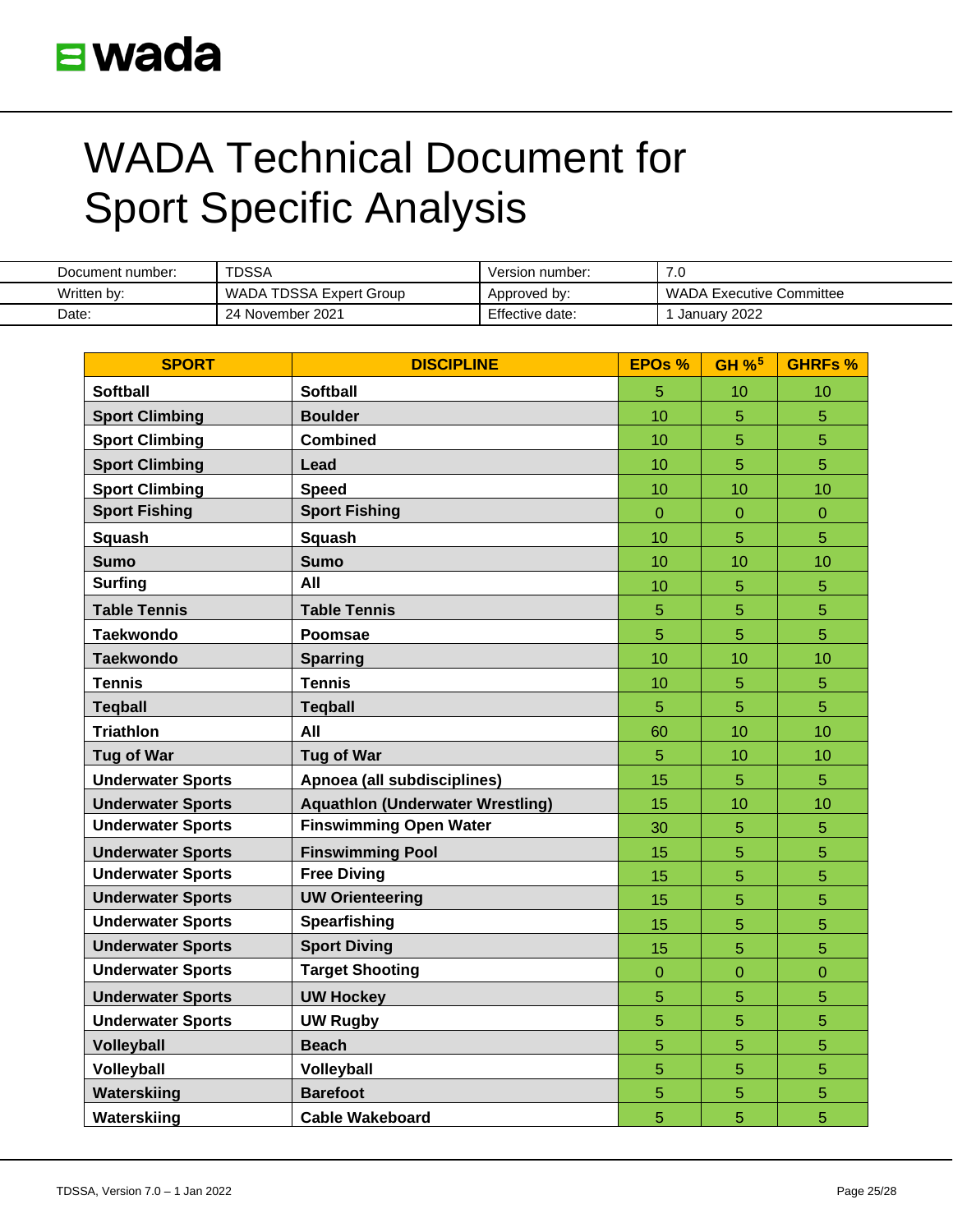

| Document number: | <b>TDSSA</b>            | Version number: | ں. ا                     |
|------------------|-------------------------|-----------------|--------------------------|
| Written by:      | WADA TDSSA Expert Group | Approved by:    | WADA Executive Committee |
| Date:            | 24 November 2021        | Effective date: | January 2022             |

| <b>SPORT</b>  | <b>DISCIPLINE</b>       | EPOs % | $GH %^5$ | <b>GHRFs %</b> |
|---------------|-------------------------|--------|----------|----------------|
| Waterskiing   | <b>Cableski</b>         | 5      | 5        | 5              |
| Waterskiing   | <b>Racing Water Ski</b> | 5      | 5        | 5              |
| Waterskiing   | Tournament              | 5      | 5        | 5              |
| Waterskiing   | <b>Wakeboard Boat</b>   | 5      | 5        | 5              |
| Weightlifting | Weightlifting           | 5      | 30       | 30             |
| Wrestling     | All                     | 15     | 10       | 10             |
| <b>Wushu</b>  | <b>Sanda</b>            | 10     | 10       | 10             |
| <b>Wushu</b>  | Taolu                   | 5      | 5        | 5              |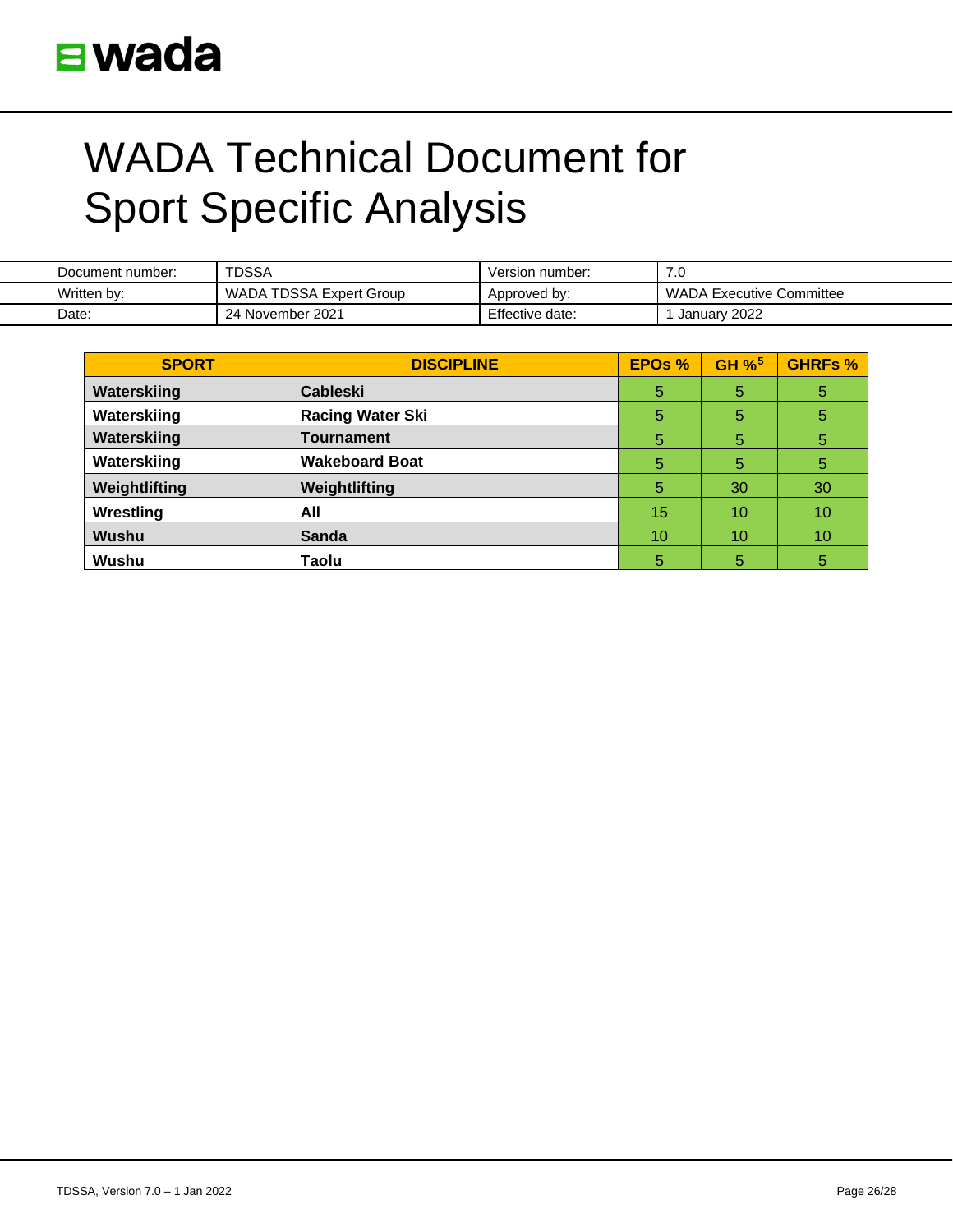| Document number: | <b>TDSSA</b>            | Version number: | –<br>้.บ                        |
|------------------|-------------------------|-----------------|---------------------------------|
| Written by:      | WADA TDSSA Expert Group | Approved by:    | <b>WADA Executive Committee</b> |
| Date:            | 24 November 2021        | Effective date: | January 2022                    |

### **Appendix 2**

Minimum Levels of Analysis for Sports and Disciplines of *Athletes* with an Impairment

### **IPC Sports**

| <b>SPORT</b>               | <b>DISCIPLINE</b>                                            | EPOs %       | <b>GH %</b> | <b>GHRFs %</b> |
|----------------------------|--------------------------------------------------------------|--------------|-------------|----------------|
| <b>Para-Alpine Skiing</b>  | <b>Para-Alpine Skiing</b>                                    | 5            | 5           | 5              |
| <b>Para-Athletics</b>      | <b>Wheelchair Racing All Distances - All</b><br>Cloccoc      | 30           | 10          | 10             |
| <b>Para-Athletics</b>      | <b>Jumping - All Classes</b>                                 | 5            | 10          | 10             |
| <b>Para-Athletics</b>      | Running Sprints 400m or less - All Classes                   | 5            | 10          | 10             |
| <b>Para-Athletics</b>      | Running Middle Distance 800m - 1500m<br><b>All Classes</b>   | 15           | 10          | 10             |
| <b>Para-Athletics</b>      | Running Endurance - greater than 1500m<br><b>All Classes</b> | 30           | 5           | 5              |
| <b>Para-Athletics</b>      | Seated Throws - Classes: F31-F34/F51-F53                     | 5            | 5           | 5              |
| <b>Para-Athletics</b>      | Seated Throws - Classes: F54-F57                             | 5            | 10          | 10             |
| <b>Para-Athletics</b>      | <b>Standing Throws - All Classes</b>                         | 5            | 10          | 10             |
| <b>Para-Nordic Skiing</b>  | AII                                                          | 30           | 10          | 10             |
| <b>Para-DanceSport</b>     | <b>Para-DanceSport</b>                                       | $\Omega$     | $\Omega$    | $\Omega$       |
| <b>Para-Ice Hockey</b>     | <b>Para-Ice Hockey</b>                                       | 5            | 5           | 5              |
| <b>Para-Powerlifting</b>   | <b>Para-Powerlifting</b>                                     | 5            | 30          | 30             |
| <b>Para-Snowboard</b>      | <b>Para-Snowboard</b>                                        | 5            | 5           | 5              |
| <b>Para-Swimming</b>       | Classes: S1/SB1/SM1-S3/SB3/SM3                               | 5            | 5           | 5              |
| Para-Swimming              | Classes: S4/SB4/SM4-S9/SB8/SM9                               | 15           | 5           | 5              |
| <b>Para-Swimming</b>       | Classes: S10/SB9/SM10-S14/SB14                               | 30           | 10          | 10             |
| <b>Shooting Para Sport</b> | <b>Shooting Para Sport</b>                                   | $\mathbf{0}$ | 0           | $\Omega$       |